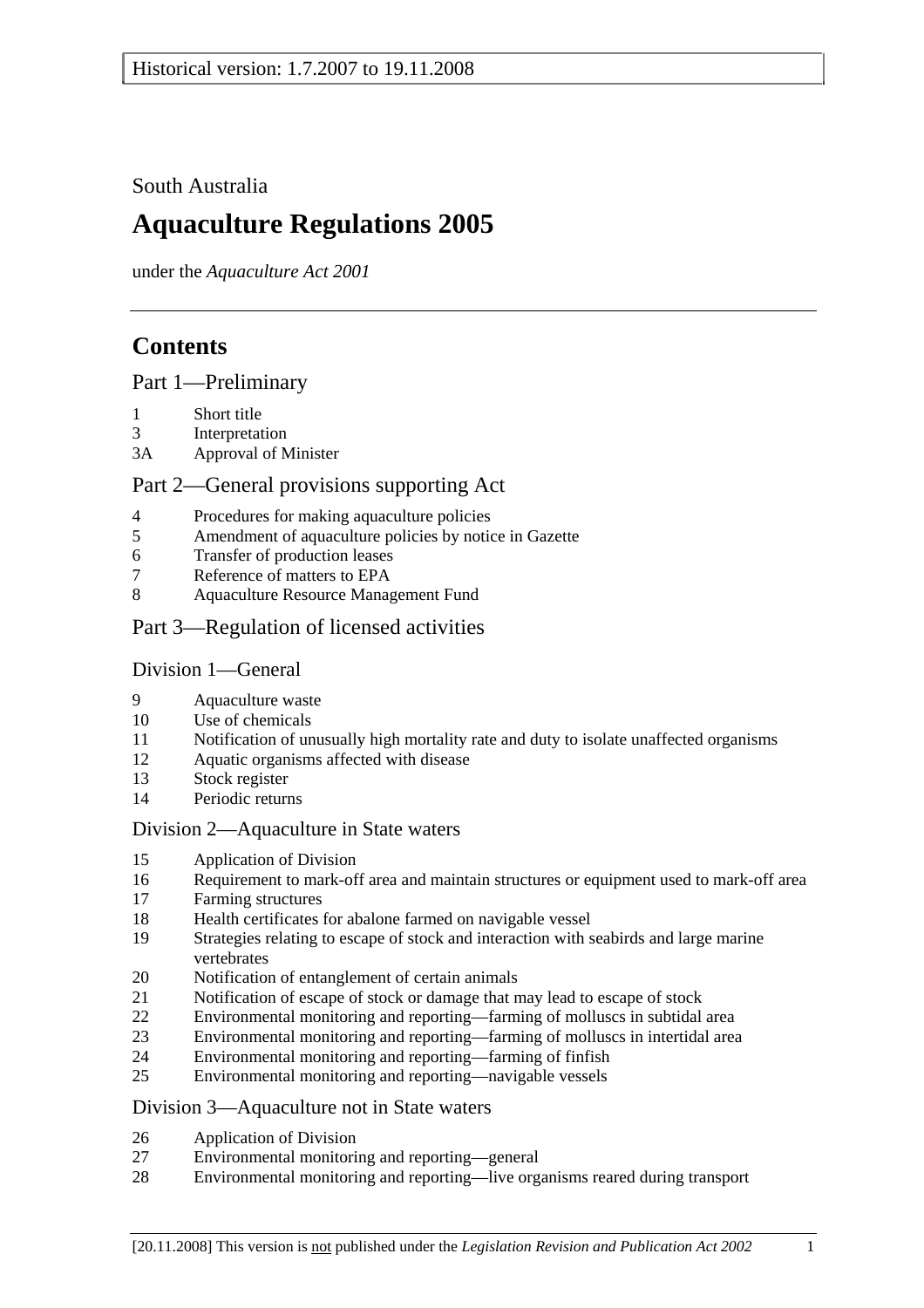## Part 4—Miscellaneous

- 28A Division of lease area
- 28B Division of licence area
- 29 Defects in applications
- 30 Powers of fisheries officer
- 31 Exemptions
- 32 Fees

Schedule 1—Fees

## Schedule 2—Aquaculture policy

- 1 Short title
- 2 Standard conditions of aquaculture lease
- 3 Variation of lease or lease conditions

Legislative history

# **Part 1—Preliminary**

### **1—Short title**

These regulations may be cited as the *Aquaculture Regulations 2005*.

## **3—Interpretation**

(1) In these regulations, unless the contrary intention appears—

*abalone* means abalone (*Haliotis* spp.) of all species;

*accredited laboratory* means a laboratory accredited by the National Association of Testing Authorities and capable of detecting oxidised nitrogen, ammonia and soluble phosphorous at concentrations of 0.1 mg/L or less and total suspended solids at 5 mg/L or less;

*Act* means the *Aquaculture Act 2001*;

*antifoulant* means a chemical substance designed for application to water submerged surfaces to inhibit the growth of plants, animals or other organisms on those surfaces;

*aquaculture waste* means waste generated in the course of carrying on aquaculture, but does not include waste created by living aquatic organisms;

*disease* includes any bacterium, virus, parasite, insect or other organism or agent capable of causing disease in animals or humans;

*farming structure* includes sea cages and racks, longlines and submerged lines used for aquaculture, together with their associated baskets, barrels, lanterns and other culture units;

*finfish* means all members of the classes *Myxini*, *Actinopterygii* and *Elasmobranchii*;

*GDA94* means the Geocentric Datum of Australia 1994;

*large marine vertebrates* means sharks, seals, sea lions, dolphins and whales;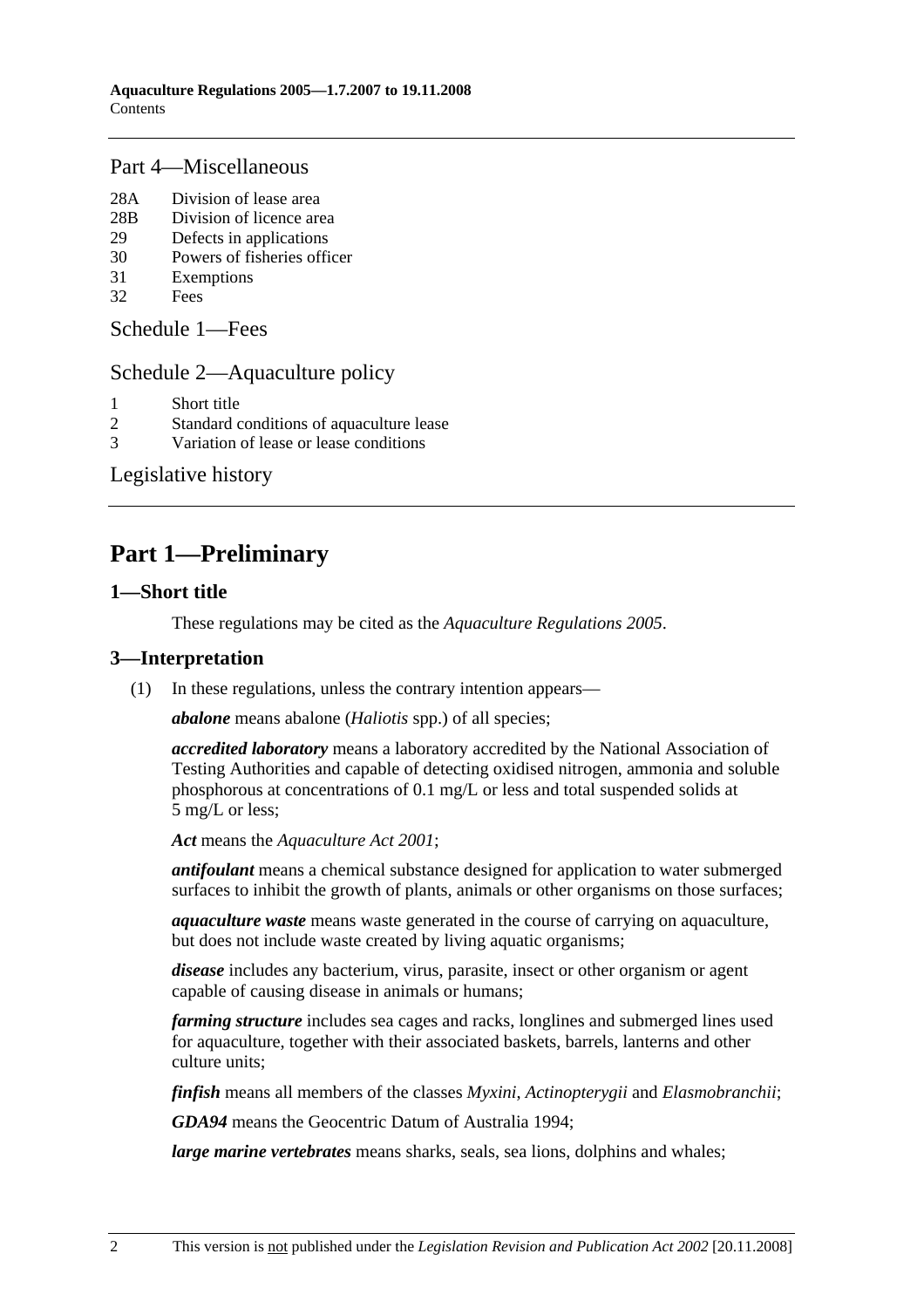*licence area* means the area of the licence described on the public register under section 80 of the Act;

*licensee* means the holder of an aquaculture licence;

*protected animal* means—

- (a) a protected animal within the meaning of the *National Parks and Wildlife Act 1972*; or
- (b) a great white shark (*Carcharodon carcharias*);

*reporting day*, in relation to a licence, means the day falling 1 month before the anniversary of the day on which the licence was granted;

*reporting year*, in relation to a licence, means the 12 months preceding the day falling 2 months before the anniversary of the day on which the licence was granted;

*sea cage* means a floating farming structure used for aquaculture comprised of or incorporating a net;

*tuna* means southern bluefin tuna (*Thunnus maccoyii*);

*WGS84* means the World Geodetic System 1984;

*zone* means an aquaculture zone, a prospective aquaculture zone, an aquaculture exclusion zone or an aquaculture emergency zone.

 (2) Without limiting when the number of aquatic organisms farmed under a licence that die within a period of 24 hours will be taken to be *unusually high*, the number will be taken to be unusually high if it is 20% (or more) greater than the average number of aquatic organisms farmed under the licence that have died each day over the preceding 3 months.

## **3A—Approval of Minister**

- (1) An approval given by the Minister under these regulations to a licensee may be subject to conditions.
- (2) A licensee must comply with the conditions of an approval given to the licensee by the Minister under these regulations.

Maximum penalty: \$5 000.

Expiation fee: \$315.

## **Part 2—General provisions supporting Act**

#### **4—Procedures for making aquaculture policies**

For the purposes of section 12(4)(a) of the Act, the following bodies are prescribed:

- (a) Aboriginal Legal Rights Movement Incorporated;
- (b) Conservation Council of South Australia Incorporated;
- (c) Local Government Association of South Australia;
- (d) Seafood Council SA;
- (e) SA Fishing Industry Council Incorporated;
- (f) South Australian Aquaculture Council;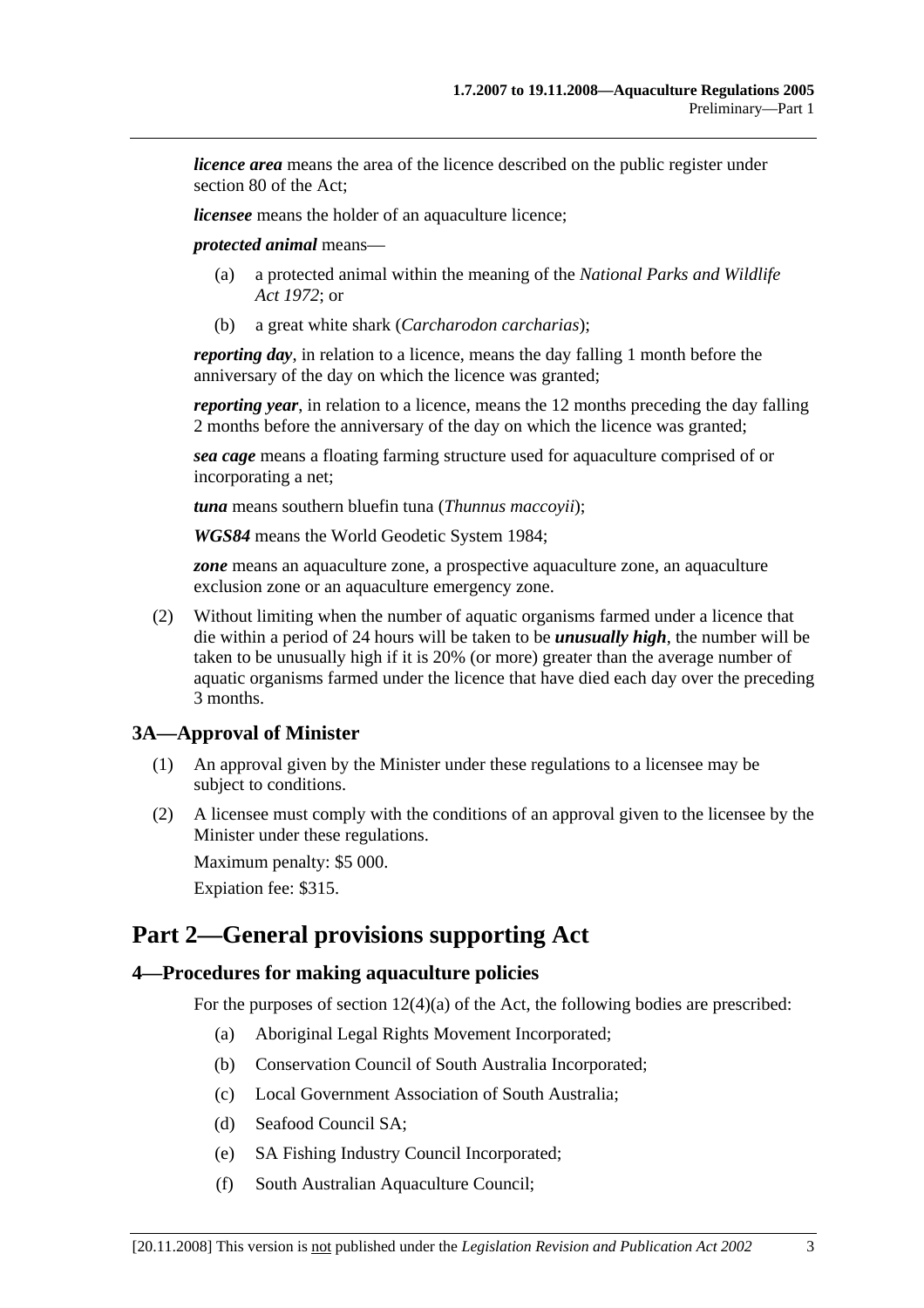- (g) South Australian Recreational Fishing Advisory Council;
- (h) if the policy is expressed to apply only in relation to 1 or more zones or areas—
	- (i) any registered representatives of native title holders or claimants to native title in land comprising or forming part of a zone or area to which the policy applies; and
	- (ii) any person holding an aquaculture licence or aquaculture lease over an area comprising or forming part of a zone or area to which the policy applies; and
	- (iii) any regional NRM Board (within the meaning of the *Natural Resources Management Act 2004*) responsible for a region comprising or forming part of a zone or area to which the policy applies;
- (i) if the policy is not expressed to apply only in relation to 1 or more zones or areas—all regional NRM Boards (within the meaning of the *Natural Resources Management Act 2004*).

### **5—Amendment of aquaculture policies by notice in Gazette**

The Minister may, by notice in the Gazette under section 14(1) of the Act, amend an aquaculture policy in order to make a change of the following kind:

- (a) for identifying, varying the boundaries of, or revoking, an aquaculture emergency zone;
- (b) if in the opinion of the Minister there is ambiguity as to the boundary of an aquaculture zone, prospective aquaculture zone, aquaculture exclusion zone or aquaculture emergency zone—to remove the ambiguity.

## **6—Transfer of production leases**

For the purposes of section 39(2) of the Act, the following details are prescribed:

- (a) the full name, address and telephone number of the transferor and transferee;
- (b) the number of the production lease.

## **7—Reference of matters to EPA**

For the purposes of section 59(3) of the Act, the prescribed period is 6 weeks.

#### **8—Aquaculture Resource Management Fund**

For the purposes of section 79(3) of the Act—

- (a) the prescribed percentage of fees (other than expiation fees) paid under the Act is 100%; and
- (b) the prescribed percentage of penalties recovered in respect of offences against the Act is 100%.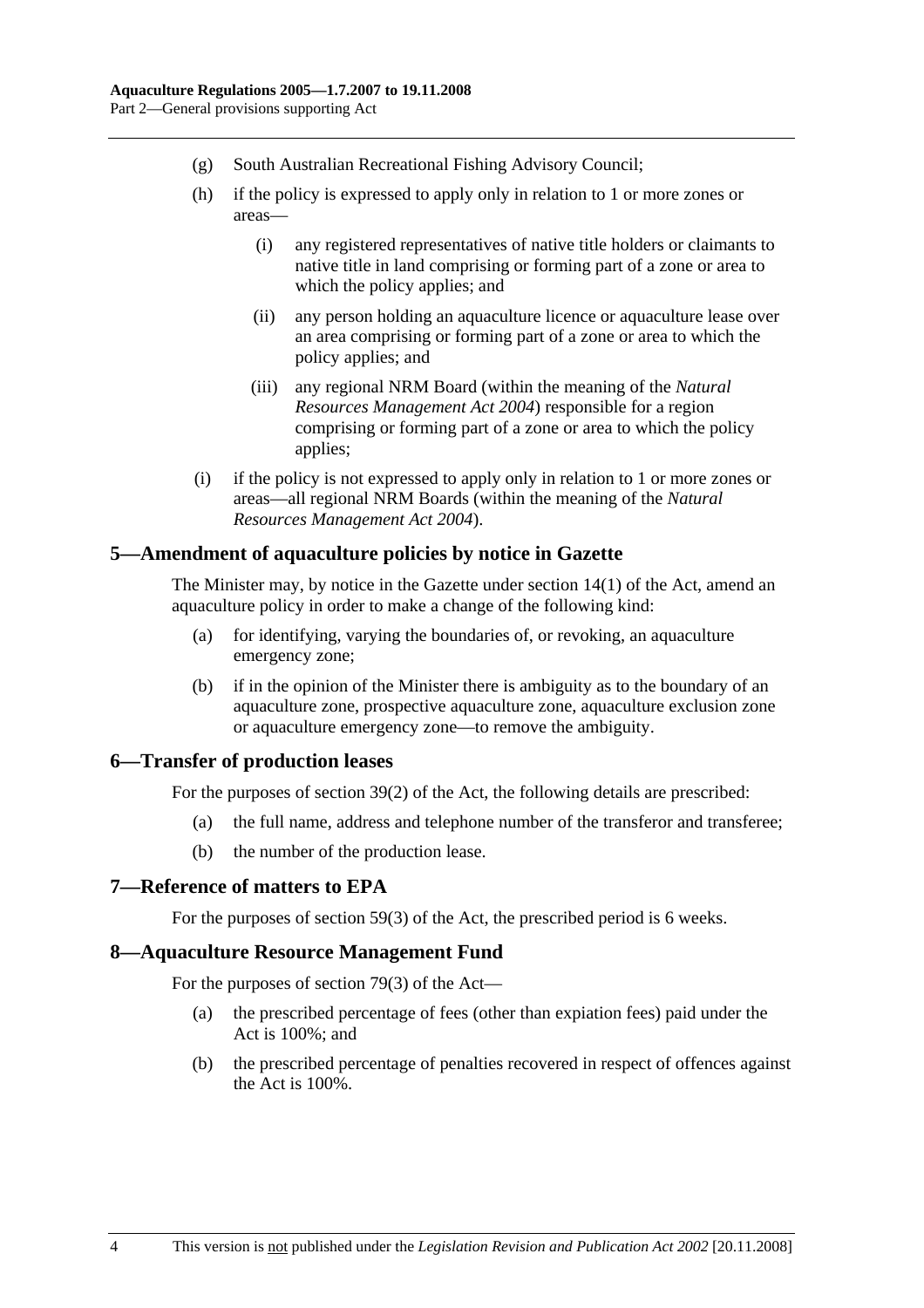# **Part 3—Regulation of licensed activities**

## **Division 1—General**

## **9—Aquaculture waste**

- (1) A licensee must ensure that—
	- (a) aquaculture waste does not cause an unsightly or offensive condition at the licence area; and
	- (b) aquaculture waste is secured or treated in a manner designed to prevent it being blown, washed or swept off the licence area.

Maximum penalty: \$5 000.

Expiation fee: \$315.

 (2) A licensee must ensure that if aquaculture waste is blown, washed or swept off the licence area it is recovered as soon as practicable.

Maximum penalty: \$5 000.

Expiation fee: \$315.

## **10—Use of chemicals**

- (1) A licensee must ensure that a substance is not used for therapeutic or prophylactic purposes or as an antifoulant in the course of aquaculture carried on under the licence unless—
	- (a) it is a registered veterinary chemical product, within the meaning of the *Agricultural and Veterinary Products (Control of Use) Act 2002*, and is used in accordance with—
		- (i) the instructions on the approved label for the product within the meaning of that Act; or
		- (ii) a permit within the meaning of that Act; or
	- (b) the licensee has obtained the written approval of the Minister to use the substance in that way.

Maximum penalty: \$5 000.

Expiation fee: \$315.

- (2) A licensee must ensure that a substance is not used as a disinfectant in the course of aquaculture carried on under the licence unless—
	- (a) it is 1 of the following:

Citric acid

Hydrogen peroxide

Iodophore

- Sodium carbonate
- Sodium hydroxide
- Sodium hypochlorite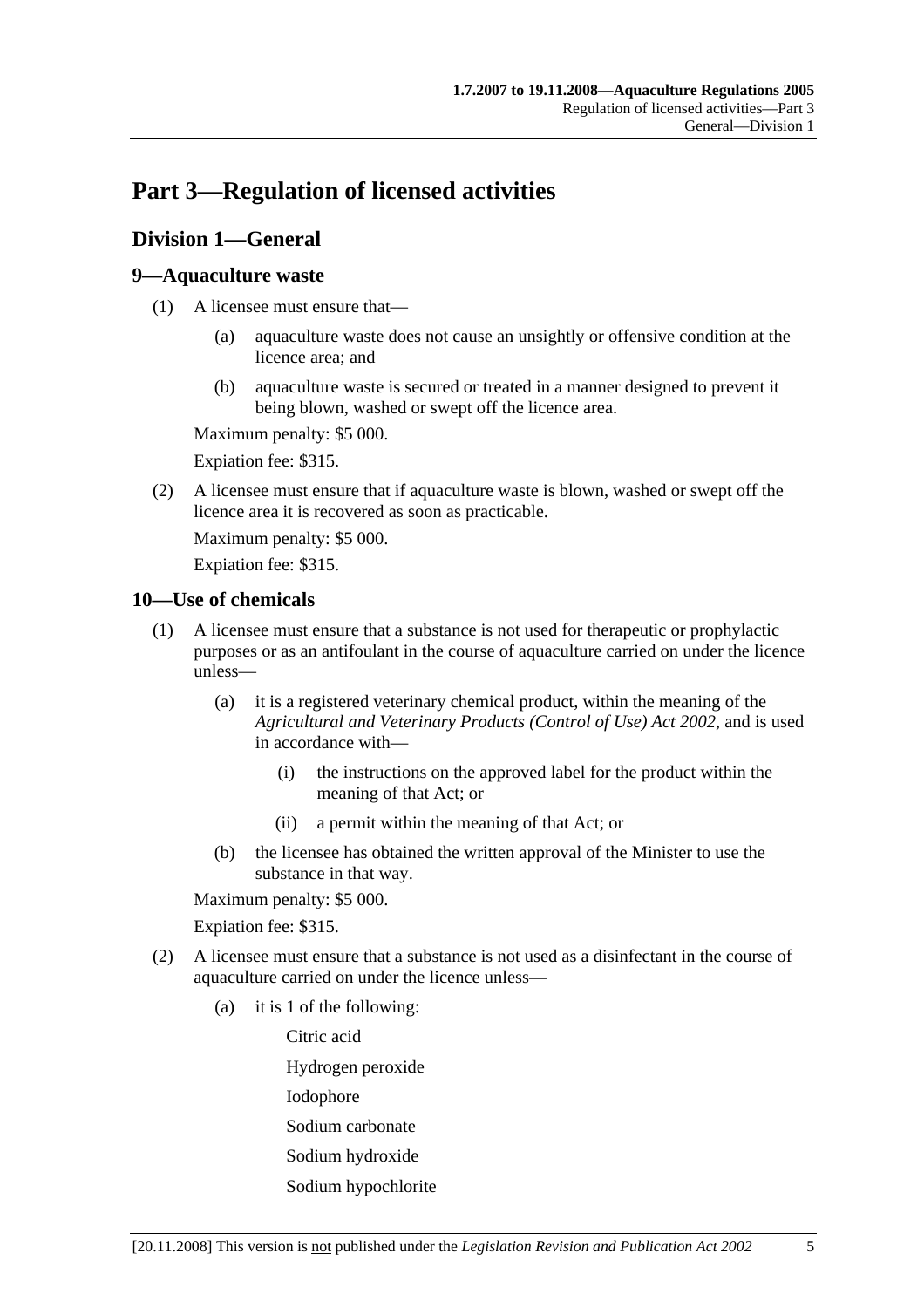Virkon (registered trademark); or

 (b) the licensee has obtained the written approval of the Minister to use the substance in that way.

Maximum penalty: \$5 000.

Expiation fee: \$315.

## **11—Notification of unusually high mortality rate and duty to isolate unaffected organisms**

If an unusually high number of aquatic organisms farmed under a licence die within a period of 24 hours (see regulation 3(2)) and the cause is not immediately apparent, the licensee must ensure that—

- (a) the Minister is immediately notified by means of a telephone call to the number provided to the licensee for the purpose; and
- (b) the Minister is, as soon as practicable after having been notified, given a written and signed notice containing the following:
	- (i) the licence number;
	- (ii) the name of the species affected;
	- (iii) the number or biomass (or an estimate of the number or biomass) of aquatic organisms that have died;
	- (iv) details of any clinical signs observable in the organisms prior to death;
	- (v) the number or biomass (or an estimate of the number or biomass) of aquatic organisms that show similar clinical signs but have not died;
	- (vi) details of circumstances that may be contributing factors such as extreme weather, power failures, poor water quality or water temperature; and
- (c) all reasonable steps are taken to isolate aquatic organisms apparently affected from aquatic organisms not apparently affected.

Maximum penalty: \$5 000.

Expiation fee: In the case of an offence against paragraph (a) or paragraph (b)—\$315.

## **12—Aquatic organisms affected with disease**

 (1) If a licensee knows, or ought reasonably to know, that an aquatic organism proposed to be introduced into the licence area is or may be affected with a disease, the licensee must ensure that the aquatic organism is not introduced into the licence area without the prior written approval of the Minister.

Maximum penalty: \$5 000.

- (2) If a licensee knows, or ought reasonably to know, that an aquatic organism being farmed under the licence is or may be affected with a disease, the licensee must ensure that the aquatic organism is not removed from the licence area unless—
	- (a) it is removed for testing; or
	- (b) it is removed for disposal (other than by sale or supply to another); or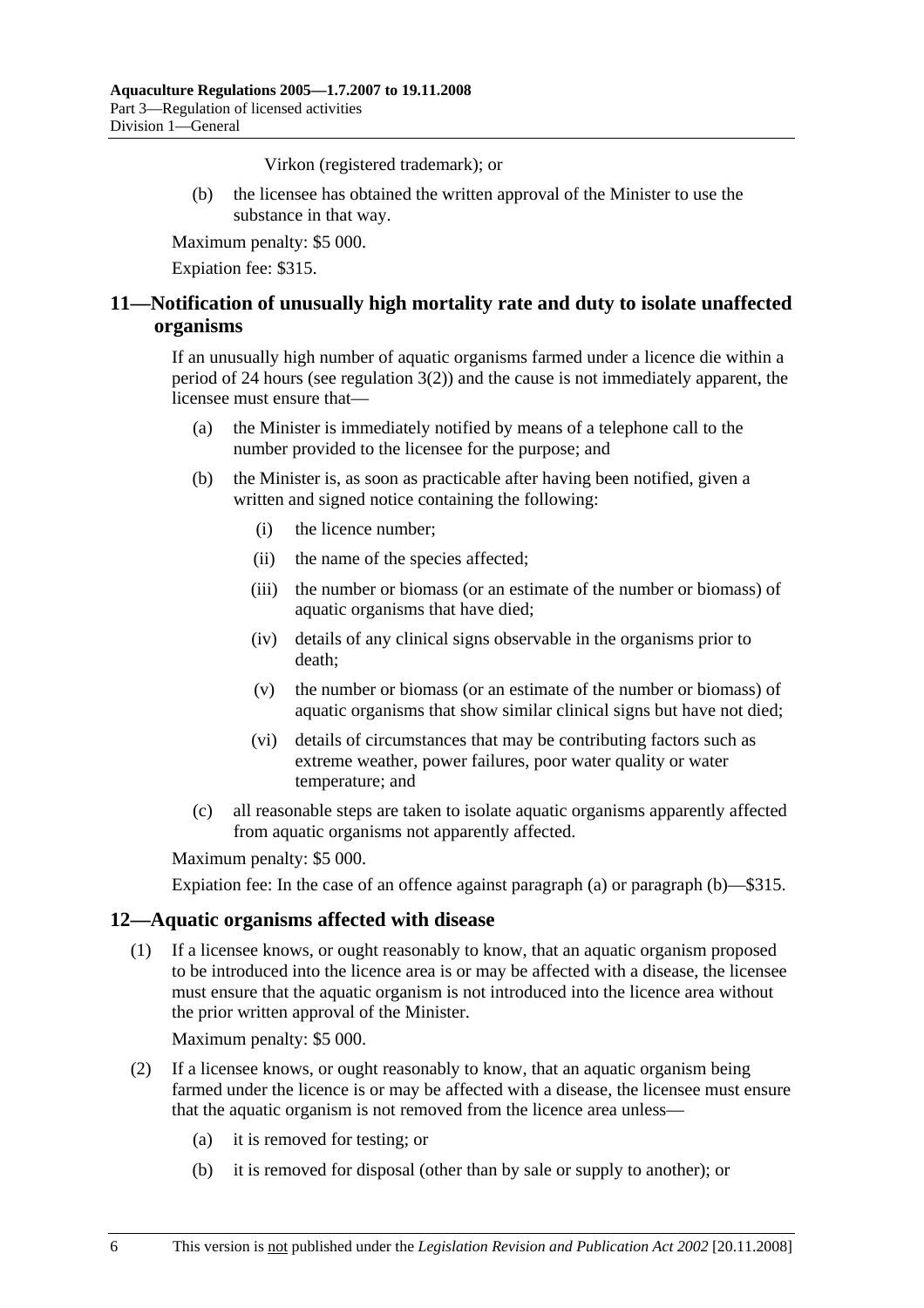(c) it is removed in accordance with the written approval of the Minister obtained by the licensee.

Maximum penalty: \$5 000.

 (3) If an unusually high number of aquatic organisms farmed under a licence die within a period of 24 hours (see regulation 3(2)) and the cause is not immediately apparent, the licensee will be taken to know that the aquatic organisms may be affected with a disease.

## **13—Stock register**

 (1) A licensee must maintain a stock register in accordance with this regulation. Maximum penalty: \$5 000.

Expiation fee: \$315.

- (2) The stock register must contain (in a readily understandable and legible form)—
	- (a) the following information in respect of aquatic organisms supplied to the licensee:
		- (i) the date on which the aquatic organisms were received by the licensee;
		- (ii) the name and address of the person who supplied the aquatic organisms;
		- (iii) the species of aquatic organisms;
		- (iv) the number or biomass of aquatic organisms received;
		- (v) the age or developmental stage of the aquatic organisms when received;
		- (vi) details identifying the place at which the aquatic organisms were last reared before supply or the place at which the aquatic organisms were collected;
		- (vii) a copy of any health certification that accompanied the aquatic organisms; and
	- (b) the following information in respect of aquatic organisms collected by the licensee:
		- (i) details identifying the authority under the *Fisheries Act 1982* under which the aquatic organisms were collected;
		- (ii) the date the aquatic organisms were collected;
		- (iii) details identifying the place at which the aquatic organisms were collected;
		- (iv) the species of aquatic organisms;
		- (v) the number or biomass of aquatic organisms collected;
		- (vi) the age or developmental stage of the aquatic organisms when collected; and
	- (c) the following information in respect of aquatic organisms bred by the licensee: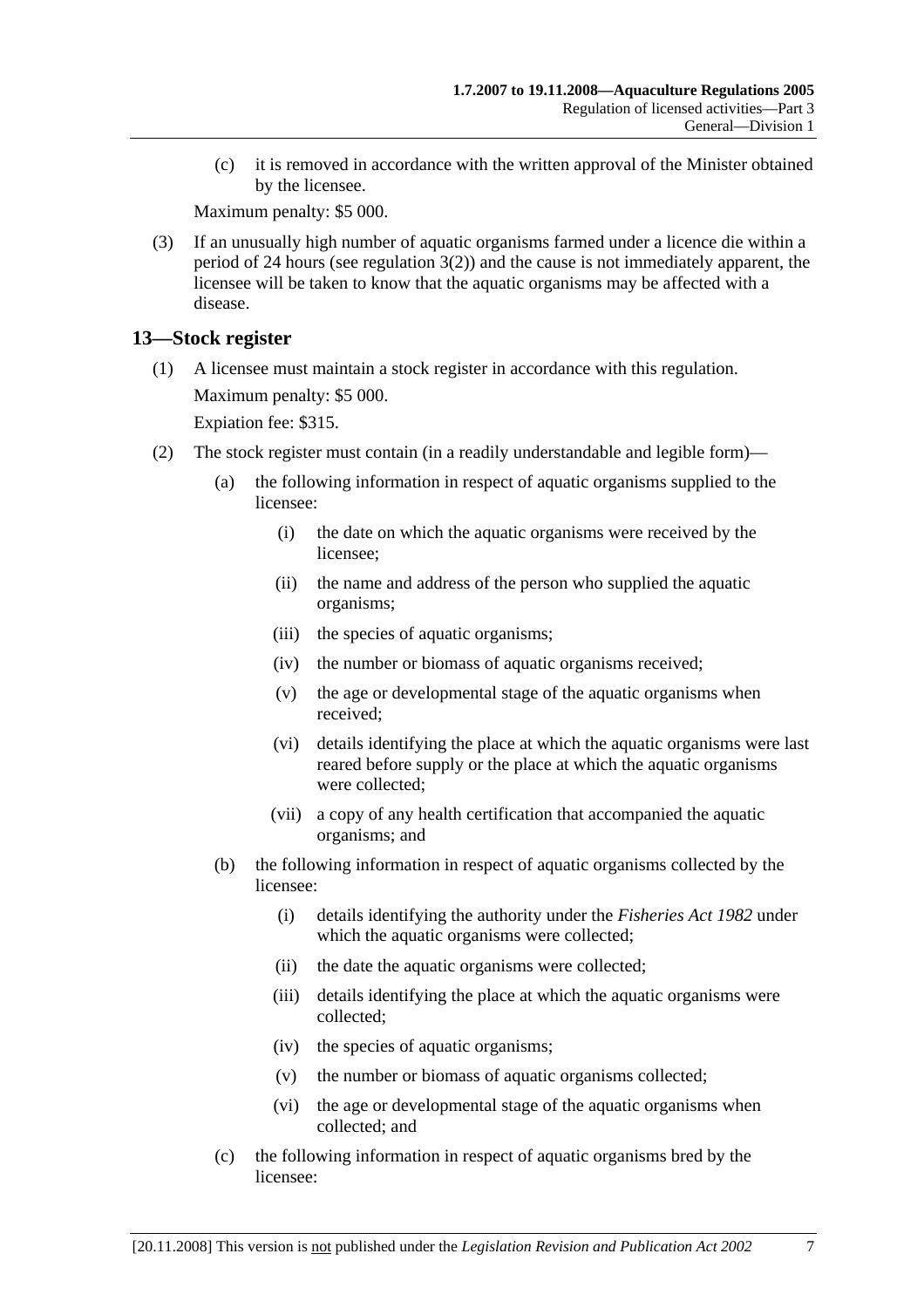- (i) the date (or an estimate of the date) the aquatic organisms were bred;
- (ii) the species of aquatic organisms;
- (iii) details identifying the broodstock used to breed the aquatic organisms;
- (iv) the number or biomass (or an estimate of the number or biomass) of aquatic organisms bred; and
- (d) the following information in respect of aquatic organisms supplied by the licensee to another person:
	- (i) the date on which the aquatic organisms were supplied;
	- (ii) the name and address of the person to whom the aquatic organisms were supplied;
	- (iii) the species of aquatic organisms;
	- (iv) the number or biomass of aquatic organisms supplied;
	- (v) the age or developmental stage of the aquatic organisms when supplied;
	- (vi) a copy of any health certification provided by the licensee to accompany the aquatic organisms; and
- (e) the following information in respect of aquatic organisms that have died during aquaculture:
	- (i) the species of aquatic organisms;
	- (ii) the date (or an estimate of the date) the aquatic organisms died;
	- (iii) the number or biomass (or an estimate of the number or biomass) of aquatic organisms that have died;
	- (iv) the age or developmental stage of the aquatic organisms at death;
	- (v) a description of how and where the aquatic organisms were disposed of; and
- (f) details of treatment administered for therapeutic or prophylactic purposes to aquatic organisms kept under the licence including—
	- (i) the reasons for the treatment; and
	- (ii) the dates on which the treatment was administered; and
	- (iii) the name (including trade or patent name) of each substance used as part of the treatment and the dosages or amounts administered; and
	- (iv) information that identifies the aquatic organisms that received treatment by reference to tank or cage number or by other means.
- (3) A record required to be entered in the stock register must be entered within 7 days after the event to which it relates.
- (4) A record entered in the stock register must be retained for 5 years from the date on which it was entered.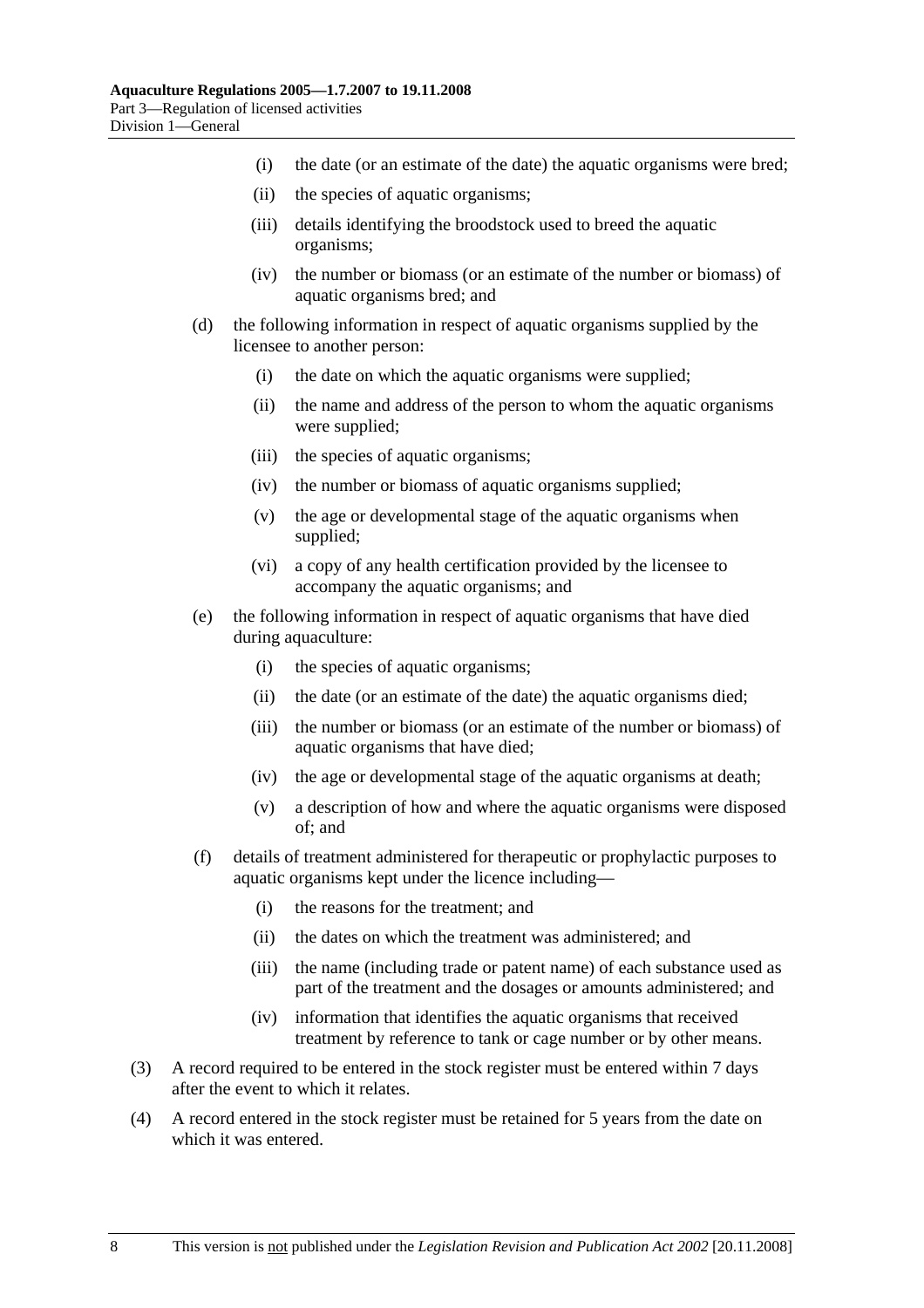## **14—Periodic returns**

A licensee must, on a date or dates determined by the Minister in each year, provide the Minister with a periodic return containing such information as the Minister requires in the manner and form determined by the Minister.

Maximum penalty: \$5 000.

Expiation fee: \$315.

## **Division 2—Aquaculture in State waters**

### **15—Application of Division**

This Division applies to aquaculture leases and to aquaculture licences authorising aquaculture in an area comprised of State waters or State waters and adjacent land within the meaning of the *Harbors and Navigation Act 1993*.

## **16—Requirement to mark-off area and maintain structures or equipment used to mark-off area**

The holder of an aquaculture lease is guilty of an offence if—

- (a) the boundaries of the marked-off area of the lease are not marked off or indicated in the manner required under the conditions of the lease or a corresponding licence; or
- (b) the structures or equipment used to mark off or indicate the boundaries of the marked-off area of the lease under the conditions of the lease or a corresponding licence are not maintained in good working condition.

Maximum penalty: \$5 000.

Expiation fee: \$315.

## **17—Farming structures**

- (1) A licensee must ensure that—
	- (a) sea cages used for aquaculture are clearly marked with the licence number; and
	- (b) farming structures being used for aquaculture are—
		- (i) except when being placed into position, moved or recovered—
			- (A) securely fixed or moored in place so as to remain wholly within the licence area; and
			- (B) anchored in a manner that minimises the impact on the benthos; and
		- (ii) maintained in good working condition; and
	- (c) equipment used to secure, anchor or mark the position of a farming structure is located wholly within the licence area; and
	- (d) if the aquaculture involves the use of a floating culture unit in subtidal waters—the distance between the unit and the sea floor is at least 3 metres at all times unless otherwise approved in writing by the Minister; and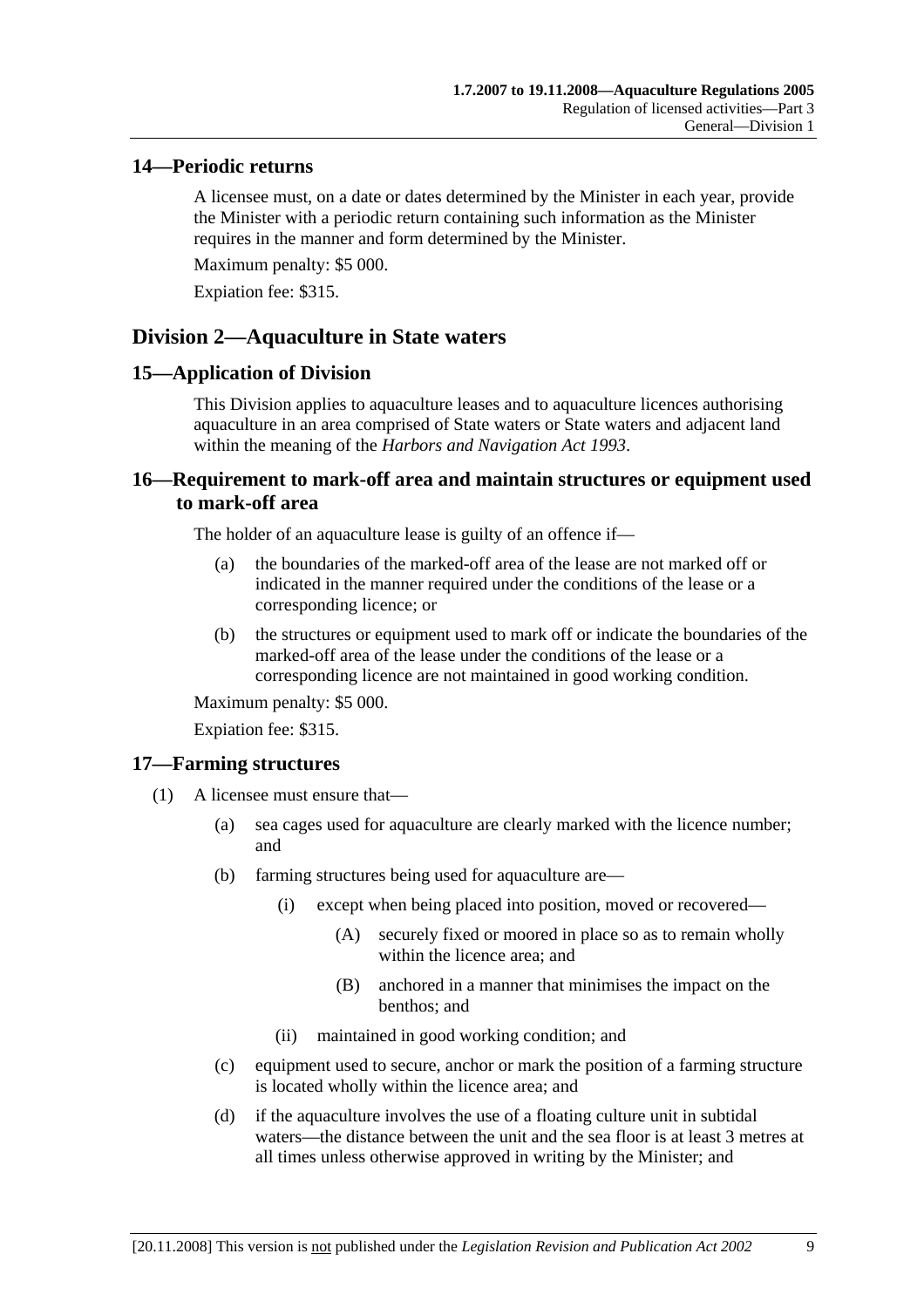(e) stocked sea cages are not located in the same place that stocked sea cages have been located within the preceding 12 months.

Maximum penalty: \$5 000.

Expiation fee: \$315.

 (2) A licensee must ensure that if a farming structure used for aquaculture, or any equipment used to secure, anchor or mark the position of the structure, is blown, washed or swept off the licence area, the structure or equipment is recovered as soon as practicable.

Maximum penalty: \$5 000.

Expiation fee: \$315.

## **18—Health certificates for abalone farmed on navigable vessel**

- (1) A licensee authorised to carry on abalone aquaculture on a navigable vessel as it operates within an area of State waters must ensure that the following requirements are complied with in respect of aquaculture stock brought on to the vessel:
	- (a) the aquaculture stock must be comprised of abalone that have been hatchery reared in South Australia;
	- (b) the abalone must be accompanied by a certificate—
		- (i) that is in a form approved by the Minister; and
		- (ii) that has been issued—
			- (A) by a veterinary diagnostic laboratory accredited by the National Association of Testing Authorities; and
			- (B) within the previous 14 days; and
			- (C) following examination of at least 30 abalone; and
		- (iii) that certifies that the abalone in the test sample are not affected with a notifiable condition within the meaning of the *Livestock Act 1997* and do not display signs of being affected with a disease;
	- (c) at least 2 days before the abalone are brought on to the vessel the Minister must be provided with a copy of the certificate referred to in paragraph (b).

Maximum penalty: \$5 000.

#### Expiation fee: \$315.

- (2) A licensee authorised to carry on abalone aquaculture on a navigable vessel as it operates within an area of State waters must ensure that at least once in each 6 month period the Minister is provided with a copy of a certificate—
	- (a) that is in a form approved by the Minister; and
	- (b) that has been issued—
		- (i) by a veterinary diagnostic laboratory accredited by the National Association of Testing Authorities; and
		- (ii) within the previous 14 days; and
		- (iii) following examination of at least 30 abalone that have been farmed on the vessel for at least 1 month; and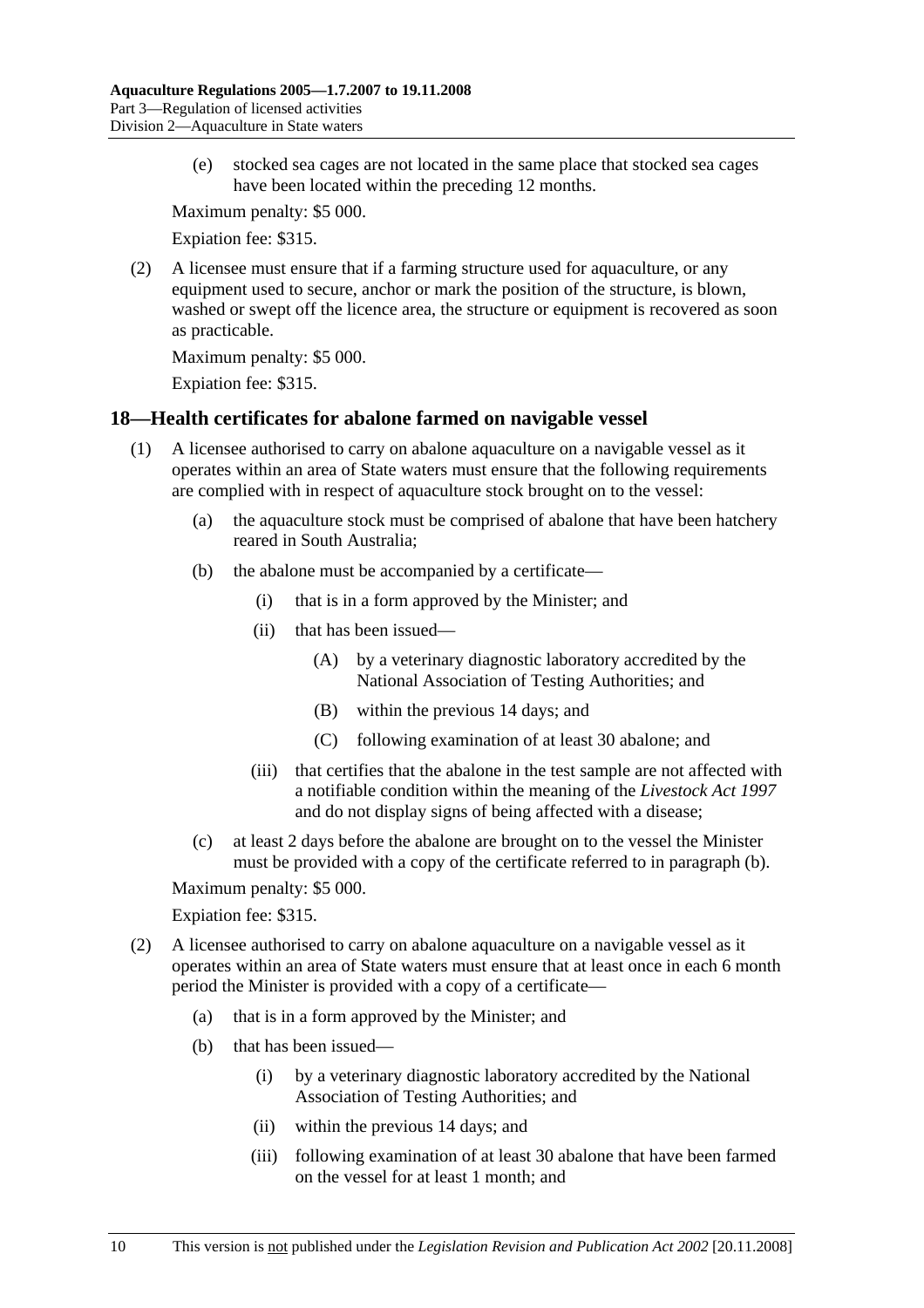(c) that certifies that the abalone in the test sample are not affected with a notifiable condition within the meaning of the *Livestock Act 1997* and do not display signs of being affected with a disease.

Maximum penalty: \$5 000.

Expiation fee: \$315.

## **19—Strategies relating to escape of stock and interaction with seabirds and large marine vertebrates**

- (1) A licensee must—
	- (a) have a written strategy approved by the Minister—
		- (i) for minimising the risk of the escape of aquaculture stock into the wild; and
		- (ii) for minimising adverse interactions with seabirds and large marine vertebrates resulting from aquaculture carried on under the licence; and
	- (b) ensure that activities under the licence conform with the approved strategy.

Maximum penalty: \$5 000.

- (2) If, at any time, the Minister is not satisfied as to the adequacy of an approved strategy, the Minister may require the strategy to be resubmitted for approval within a specified period in a modified form (which may be specified by the Minister).
- (3) If a licensee fails to resubmit a strategy as required, the licensee is guilty of an offence.

Maximum penalty: \$5 000.

Expiation fee: \$315.

- (4) Before requiring a strategy to be resubmitted, the Minister must give the licensee written notice of the proposed action, inviting the licensee to make written submissions in relation to the proposed action within a period specified in the notice (being not less than 14 days from the day on which the notice is given to the licensee).
- (5) Subregulation (1) does not apply to a licensee who held a licence immediately before the commencement of this regulation until 6 months after that commencement.
- (6) A licensee who held a licence immediately before the commencement of this regulation must submit a written strategy (as referred to in subregulation (1)) for approval within 3 months after the commencement of this regulation.

Maximum penalty: \$5 000.

Expiation fee: \$315.

#### **20—Notification of entanglement of certain animals**

If a protected animal becomes confined in or entangled in a farming structure or other equipment used in connection with aquaculture, the licensee must—

 (a) immediately after becoming aware of the situation notify the Minister by means of a telephone call to the number provided to the licensee for the purpose; and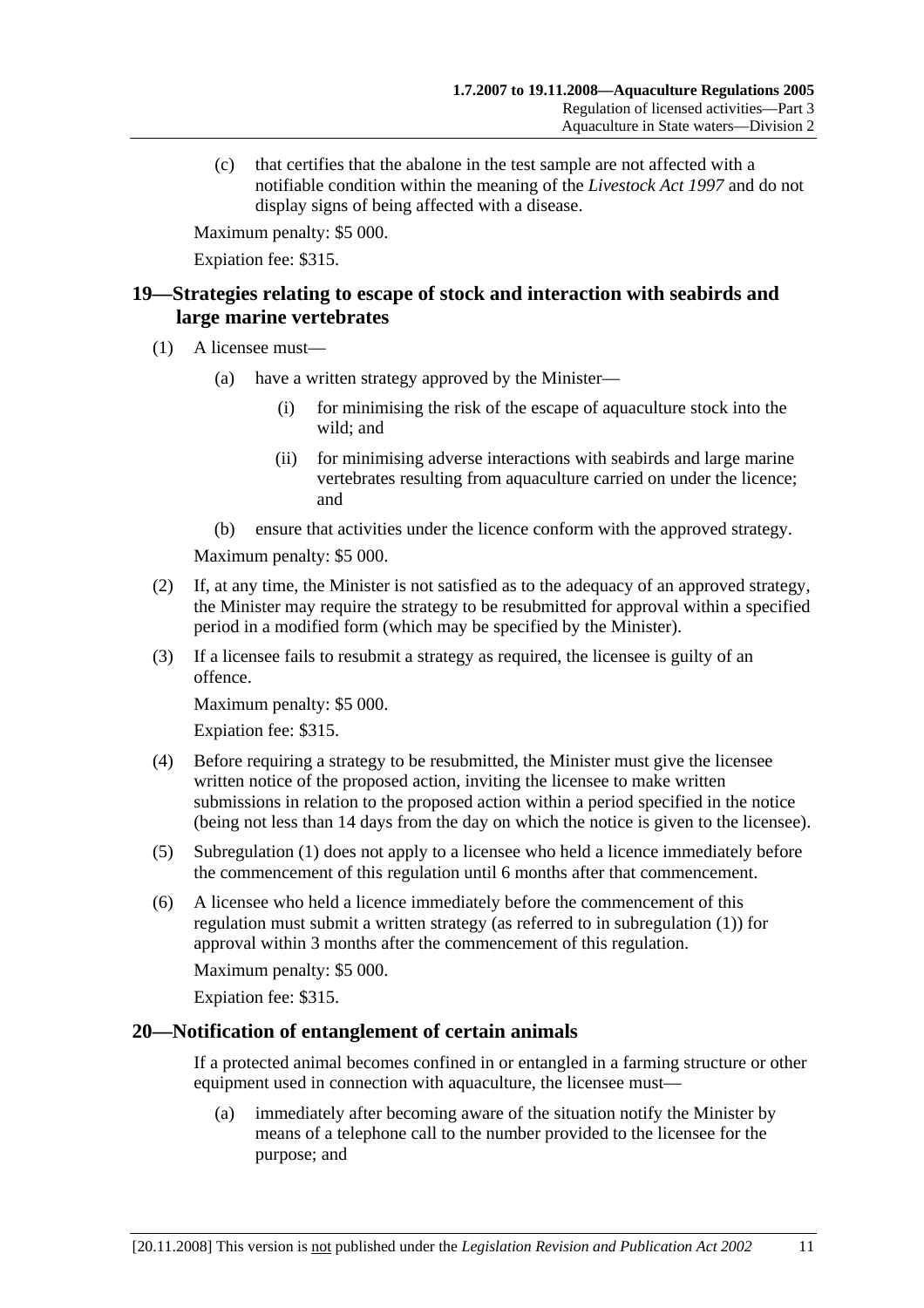(b) within 2 days after becoming aware of the situation notify the Minister in writing of the action taken to deal with the situation.

Maximum penalty: \$5 000.

#### **21—Notification of escape of stock or damage that may lead to escape of stock**

A licensee must—

- (a) within 12 hours after becoming aware of the escape of hatchery reared aquaculture stock or damage to a farming structure, or to other equipment, that may lead to the escape of hatchery reared aquaculture stock, notify the Minister (by means of a telephone call or fax to the number provided to the licensee for the purpose) of the escape or damage, including the following details:
	- (i) the species of aquatic organisms affected;
	- (ii) the date (or an estimate of the date) on which the escape or damage took place;
	- (iii) the number and biomass (or an estimate of the number and biomass) of aquatic organisms that have escaped;
	- (iv) the age or developmental stage of the aquatic organisms at the time of their escape;
	- (v) details of the circumstances in which the escape or damage took place; and
- (b) within 7 days after becoming aware of the escape or damage notify the Minister in writing of the action taken to deal with it.

Maximum penalty: \$5 000.

Expiation fee: In the case of an offence against paragraph (b)—\$315.

## **22—Environmental monitoring and reporting—farming of molluscs in subtidal area**

- (1) If a licence authorises the farming of molluscs in a subtidal area, the licensee must cause a benthic assessment recording to be made as follows:
	- (a) a colour videotape of the sea floor must be made at least once each reporting year at approximately the same time in each year;
	- (b) the underwater path videotaped must transect at least 100 metres of the licence area, originating within the licence area, proceeding parallel to and within 2 metres of longlines or other farming structures and finishing at least 50 metres outside the boundary of the licence area;
	- (c) the path must include at least 1 anchor of a farming structure and an area of at least 1 metre of the sea floor either side of the anchor;
	- (d) the path must follow, as close as practically possible, a straight line;
	- (e) the same path must be videotaped each reporting year;
	- (f) the videotape must be continuously recorded from start to finish with no editing breaks;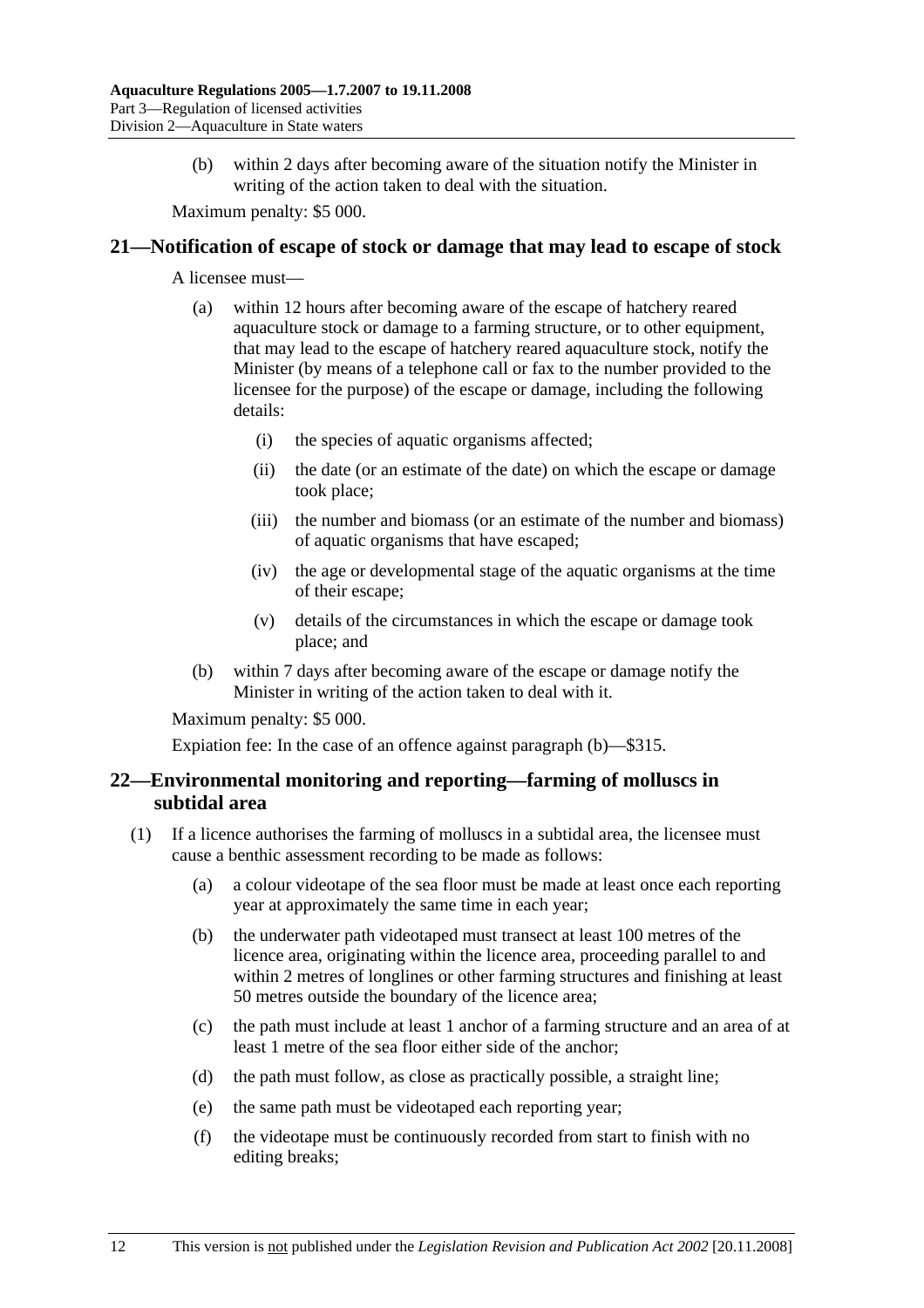- (g) the videotape must start and finish with an above water  $360^{\circ}$  pan of the horizon lasting at least 30 seconds per pan;
- (h) a minimum width of 2 metres of sea floor must be in the field of view at all times;
- (i) the angle of videotaping to the sea floor must be approximately  $45^\circ$ ;
- (j) the correct date and time must be continuously present on the videotape;
- (k) footage must be steady and taken at a very slow pace of approximately 1 metre every 2 to 4 seconds and must stop at the site of any anchor videotaped for at least 30 seconds;
- (l) the camera lens must be focussed on the sea floor at all times;
- (m) the path videotaped must be adequately lit to show benthic flora and fauna colours (so that the lighting level is equivalent to that produced by 2 high intensity discharge underwater metal halide 10 watt lamps);
- (n) the videotape must be examined after the recording and, if it is not of sufficient quality to enable a satisfactory assessment of the benthic environment of the path required to be videotaped, a further recording must be made;
- (o) a written record must be made of the location (using WGS84 or GDA94 datum) of the start and finish of the path videotaped and of the date and time of the start and finish of the videotaping;
- (p) a written record must be made detailing each of the following for each 10 metres of the path videotaped:
	- (i) the level of sedimentary disturbance resulting from biological activity (bioturbation);
	- (ii) undulation;
	- (iii) natural organic waste;
	- (iv) aquaculture waste including detached farming shell debris;
	- (v) sand colour;
	- (vi) macroalgal cover;
	- (vii) seagrass cover;
	- (viii) microbial mats (for example, *Beggiatoa sp*);
	- (ix) blue-green algal mats;
	- (x) sponge cover;
	- (xi) the presence of—
		- (A) holothurians (sea cucumbers);
		- (B) ascidians (sea squirts);
		- (C) razor fish (*Pinna sp*);
		- (D) scallops;
		- (E) crabs;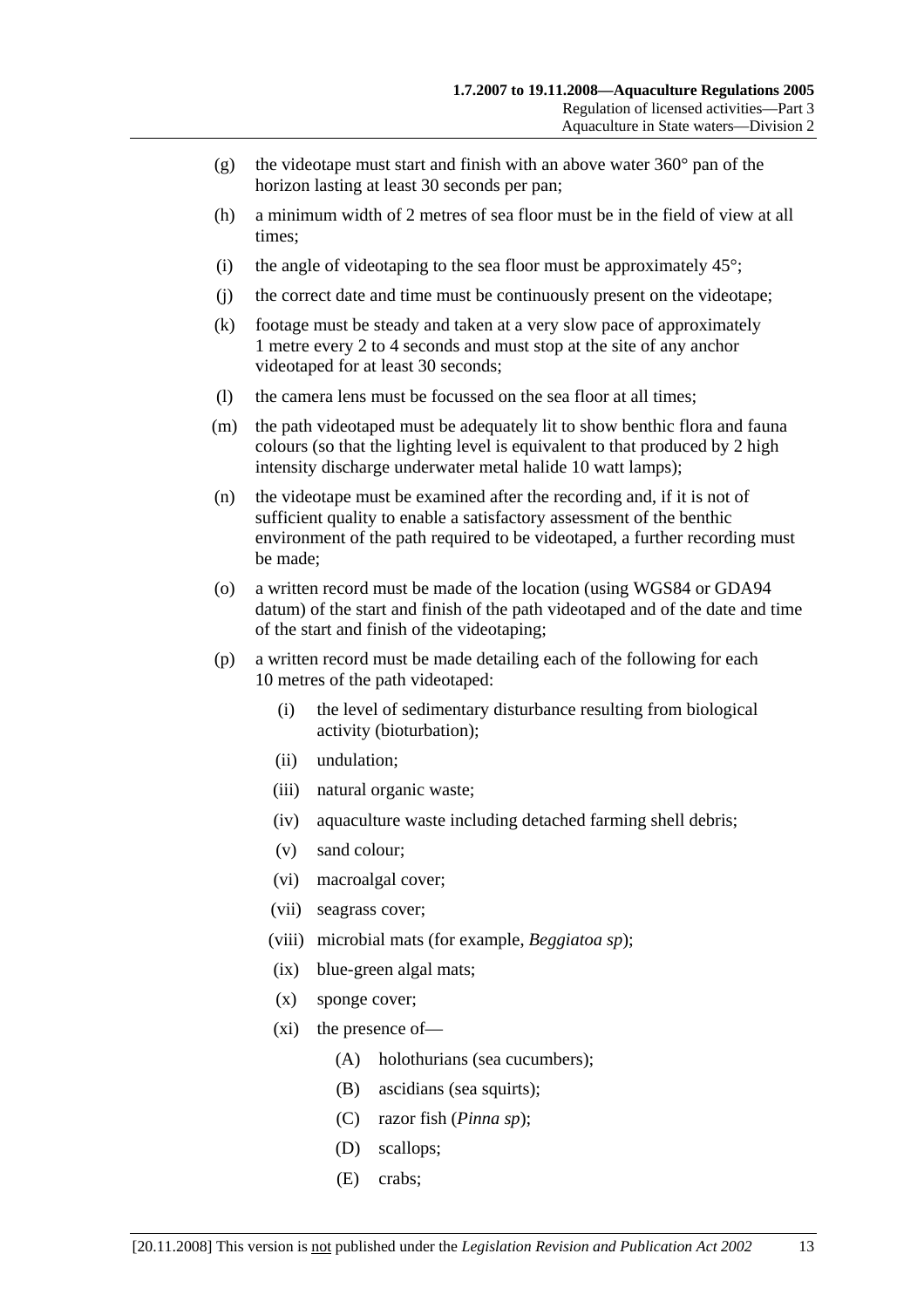- (F) gastropods;
- (G) fish;
- (H) seahorses and sea dragons.

- (2) If a licence authorises the farming of molluscs in a subtidal area, the licensee must, on or before the reporting day in each year, provide to the Minister a report for the preceding reporting year—
	- (a) containing the following:
		- (i) a map showing—
			- (A) the boundary of the licence area; and
			- (B) the location (using WGS84 or GDA94 datum) of the corners of the licence area; and
			- (C) the location (using WGS84 or GDA94 datum) of farming structures and the number, dimensions and spacing of the structures; and
			- (D) the location (using WGS84 or GDA94 datum) of the underwater path videotaped for the benthic assessment recording;
		- (ii) for each month—
			- (A) the amount and type of supplemental feed used in the licence area; and
			- (B) the amount and type of chemicals (including but not limited to therapeutic or prophylactic substances, antifoulants and disinfectants) used in the licence area;
		- (iii) such of the following details as are known about interaction that has occurred between large marine vertebrates and farming structures or equipment, personnel or aquaculture stock:
			- (A) the date of the interaction;
			- (B) the species of marine vertebrate involved;
			- (C) the location of the interaction;
			- (D) a description of the nature of the interaction;
		- (iv) if the author of the report is not the licensee—the author's name and address; and
	- (b) accompanied by a copy of the benthic assessment recording made for the reporting year (in a format approved by the Minister) and the records made in conjunction with the recording.

Maximum penalty: \$5 000.

Expiation fee: \$315.

 (3) This regulation does not apply to a licence authorising the carrying on of aquaculture on a navigable vessel as it operates within an area of State waters.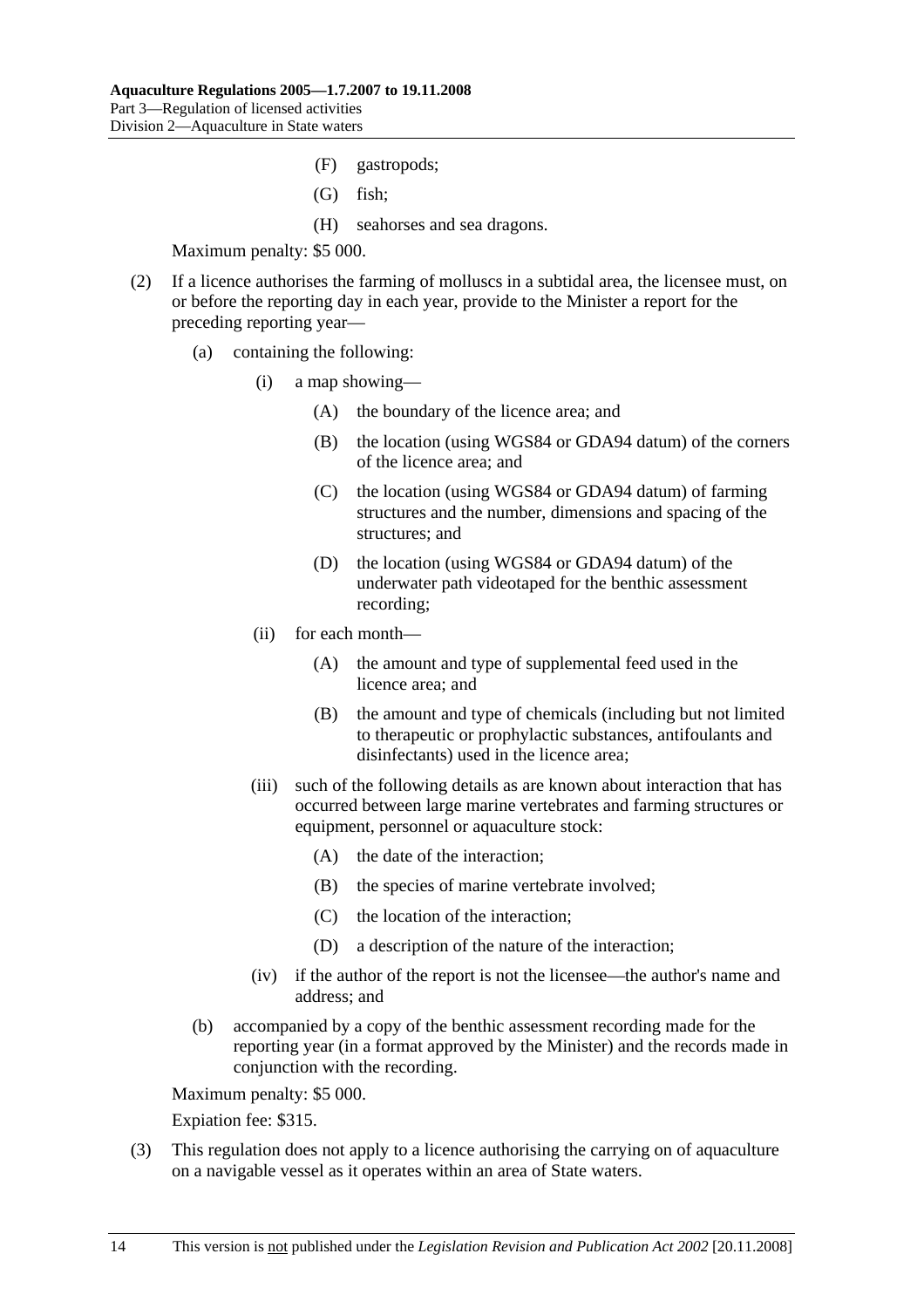## **23—Environmental monitoring and reporting—farming of molluscs in intertidal area**

If a licence authorises the farming of molluscs in an intertidal area, the licensee must, on or before the reporting day in each year, provide to the Minister a report for the preceding reporting year containing the following:

- (a) a map showing—
	- (i) the boundary of the licence area; and
	- (ii) the location (using WGS84 or GDA94 datum) of the corners of the licence area; and
	- (iii) the location (using WGS84 or GDA94 datum) of farming structures and the number, dimensions and spacing of the structures;
- (b) for each month—
	- (i) the number of pacific oysters found in the licence area and not contained within a farming structure; and
	- (ii) the location in which they were found; and
	- (iii) a statement of whether they have been removed;
- (c) for each month—the amount and type of chemicals (including but not limited to therapeutic or prophylactic substances, antifoulants and disinfectants) used in the licence area;
- (d) such of the following details as are known about interaction that has occurred between large marine vertebrates and farming structures or equipment, personnel or aquaculture stock:
	- (i) the date of the interaction;
	- (ii) the species of marine vertebrate involved;
	- (iii) the location of the interaction;
	- (iv) a description of the nature of the interaction;

(e) if the author of the report is not the licensee—the author's name and address.

Maximum penalty: \$5 000.

Expiation fee: \$315.

## **24—Environmental monitoring and reporting—farming of finfish**

- (1) If a licence authorises the farming of finfish, the licensee must cause a benthic assessment recording to be made as follows:
	- (a) a colour videotape of the sea floor must be made at least once each reporting year at approximately the same time in each year;
	- (b) at least 3 underwater paths must be videotaped as follows:
		- (i) 1 must be within the licence area originating as close as practicable to the side of a sea cage used for aquaculture under the licence and proceeding in the direction of the prevailing current (down current) for 150 metres; and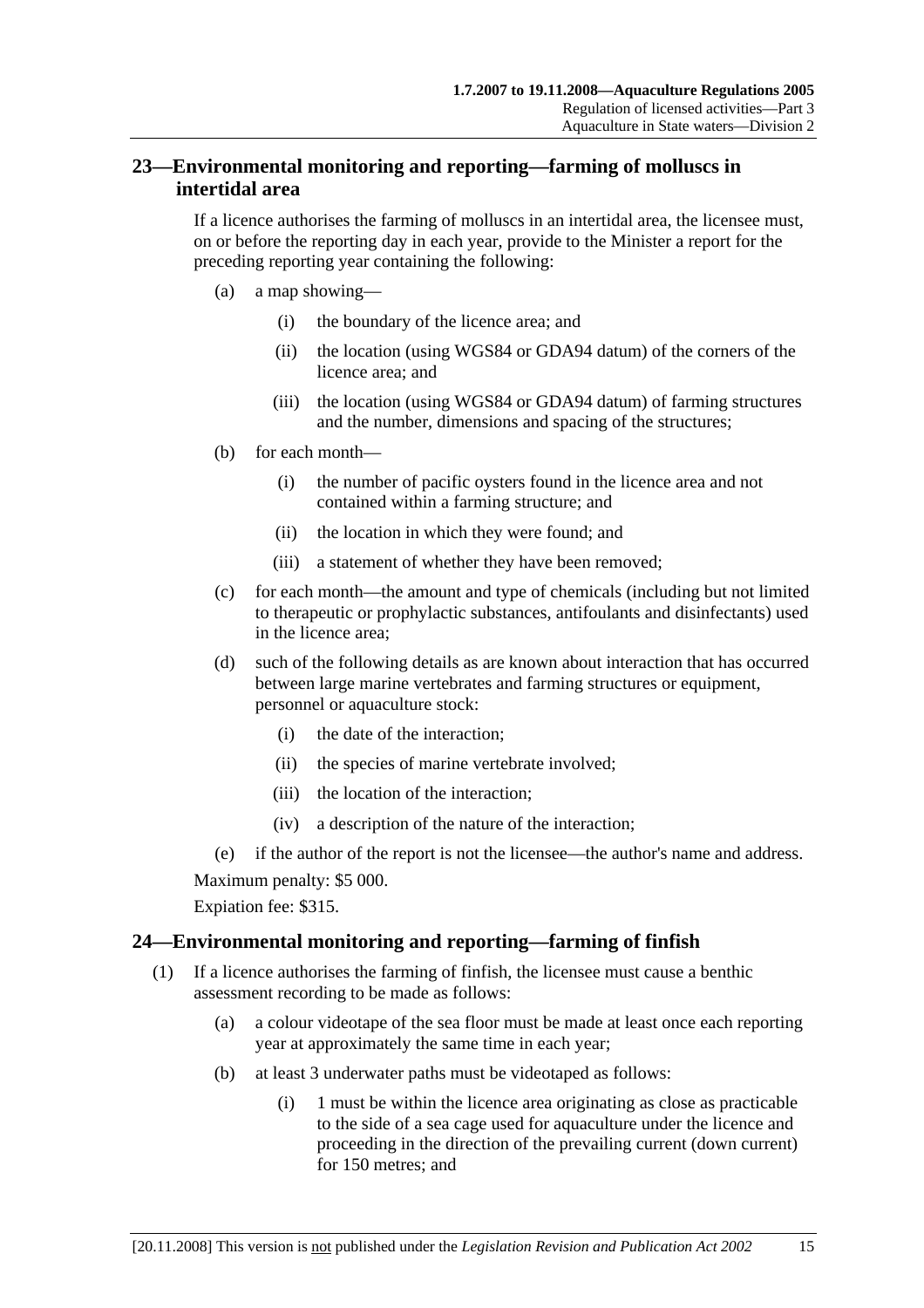- (ii) 1 must be within the licence area originating as close as practicable to the opposite side of the same sea cage and proceeding in the opposite direction of the prevailing current (up current) for 150 metres; and
- (iii) 1 must be outside the licence area originating at the midpoint of the prevailing down current boundary of the licence area and proceeding at right angles to the boundary for 150 metres (the *off-site transect*);
- (c) the same off-site transect must be videotaped each year;
- (d) the videotape of each path must be continuously recorded from start to finish with no editing breaks;
- (e) the videotape of each path must start and finish with an above water 360° pan of the horizon lasting at least 30 seconds per pan;
- (f) a minimum width of 2 metres of sea floor must be in the field of view at all times;
- (g) the angle of videotaping to the sea floor must be approximately  $45^{\circ}$ ;
- (h) the correct date and time must be continuously present on the videotape;
- (i) footage must be steady and taken at a very slow pace of approximately 1 metre every 2 to 4 seconds;
- (j) the camera lens must be focussed on the sea floor at all times;
- (k) each path videotaped must be adequately lit to show benthic flora and fauna colours (so that the lighting level is equivalent to that produced by 2 high intensity discharge underwater metal halide 10 watt lamps);
- (l) the videotape must be examined after the recording and, if it is not of sufficient quality to enable a satisfactory assessment of the benthic environment of the paths required to be videotaped, a further recording must be made;
- (m) a written record must be made of—
	- (i) the location (using WGS84 or GDA94 datum) of the start and finish of each path videotaped and of the date and time of the start and finish of the videotaping of each path; and
	- (ii) the location of the sea cage concerned (using WGS84 or GDA94 datum);
- (n) a written record must be made detailing each of the following for each 10 metres of each path videotaped:
	- (i) the level of sedimentary disturbance resulting from biological activity (bioturbation);
	- (ii) undulation;
	- (iii) natural organic waste;
	- (iv) aquaculture waste including waste baitfish and pellets;
	- (v) sand colour;
	- (vi) macroalgal cover;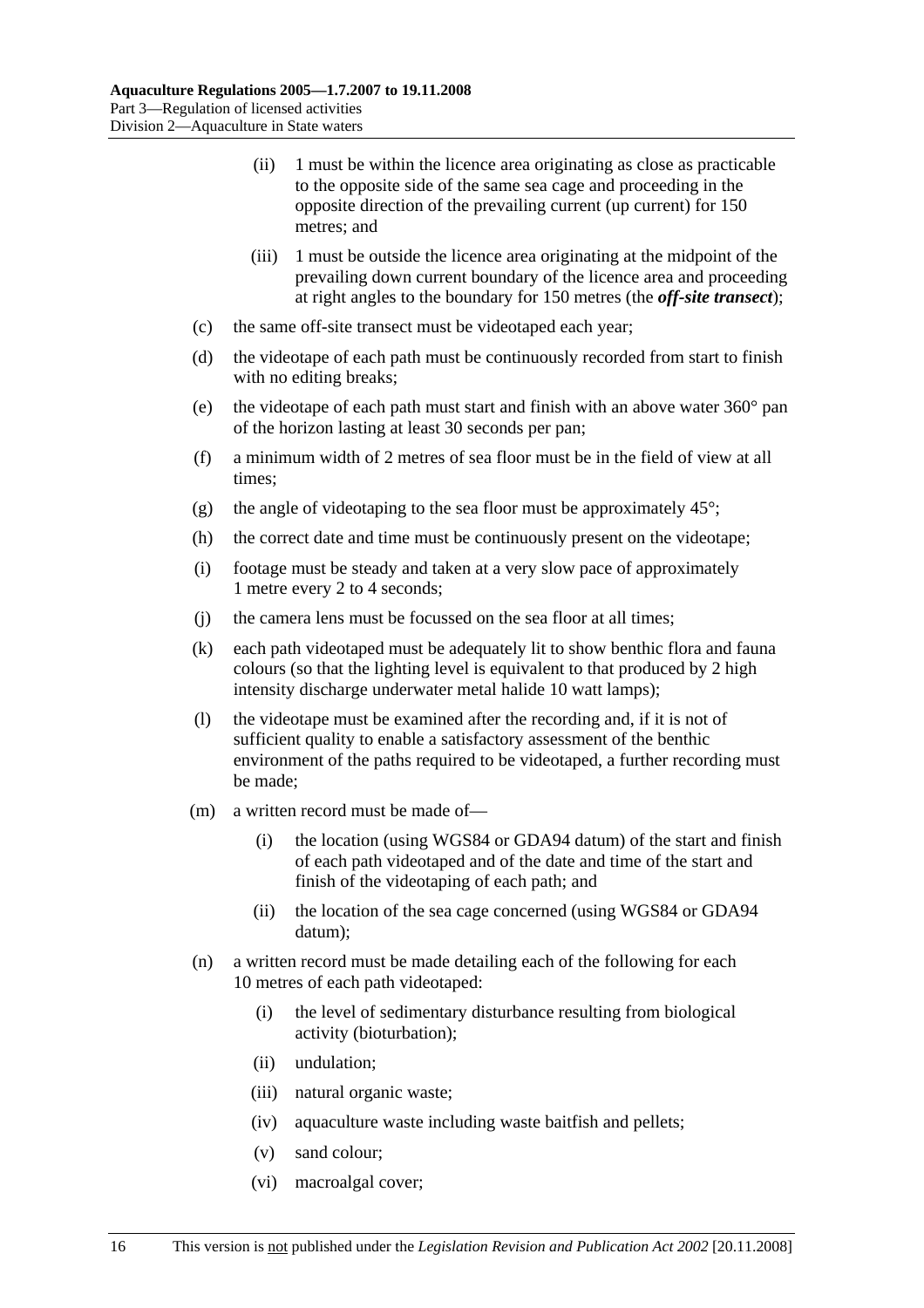- (vii) seagrass cover;
- (viii) microbial mats (for example, *Beggiatoa sp*);
- (ix) blue-green algal mats;
- (x) sponge cover;
- (xi) the presence of—
	- (A) holothurians (sea cucumbers);
	- (B) ascidians (sea squirts);
	- (C) razor fish (*Pinna sp*);
	- (D) scallops;
	- (E) crabs;
	- (F) gastropods;
	- (G) fish;
	- (H) seahorses and sea dragons.

- (2) However, subregulation (1) only applies in a particular reporting year to a licence authorising the farming of tuna if the Minister notifies the licensee in writing of its application at least 1 month before the commencement of the reporting year.
- (3) The Minister may, by notice in writing to a licensee authorised to farm finfish, require the licensee to prepare, within a period specified in the notice (but not more than once in each reporting year) a report on the health of benthic infaunal communities in the licence area and to take and analyse samples as specified in the notice for the purposes of the report.
- (4) A licensee must comply with a notice given under subregulation (3). Maximum penalty: \$5 000.
- (5) If a licence authorises the farming of finfish, the licensee must, on or before the reporting day in each year, provide to the Minister a report for the preceding reporting year—
	- (a) containing the following:
		- (i) a map showing—
			- (A) the boundary of the licence area; and
			- (B) the location (using WGS84 or GDA94 datum) of the corners of the licence area; and
			- (C) the location (using WGS84 or GDA94 datum) of farming structures and the number, dimensions and spacing of the structures; and
			- (D) the location (using WGS84 or GDA94 datum) of fallowed areas and the period for which the areas were fallow; and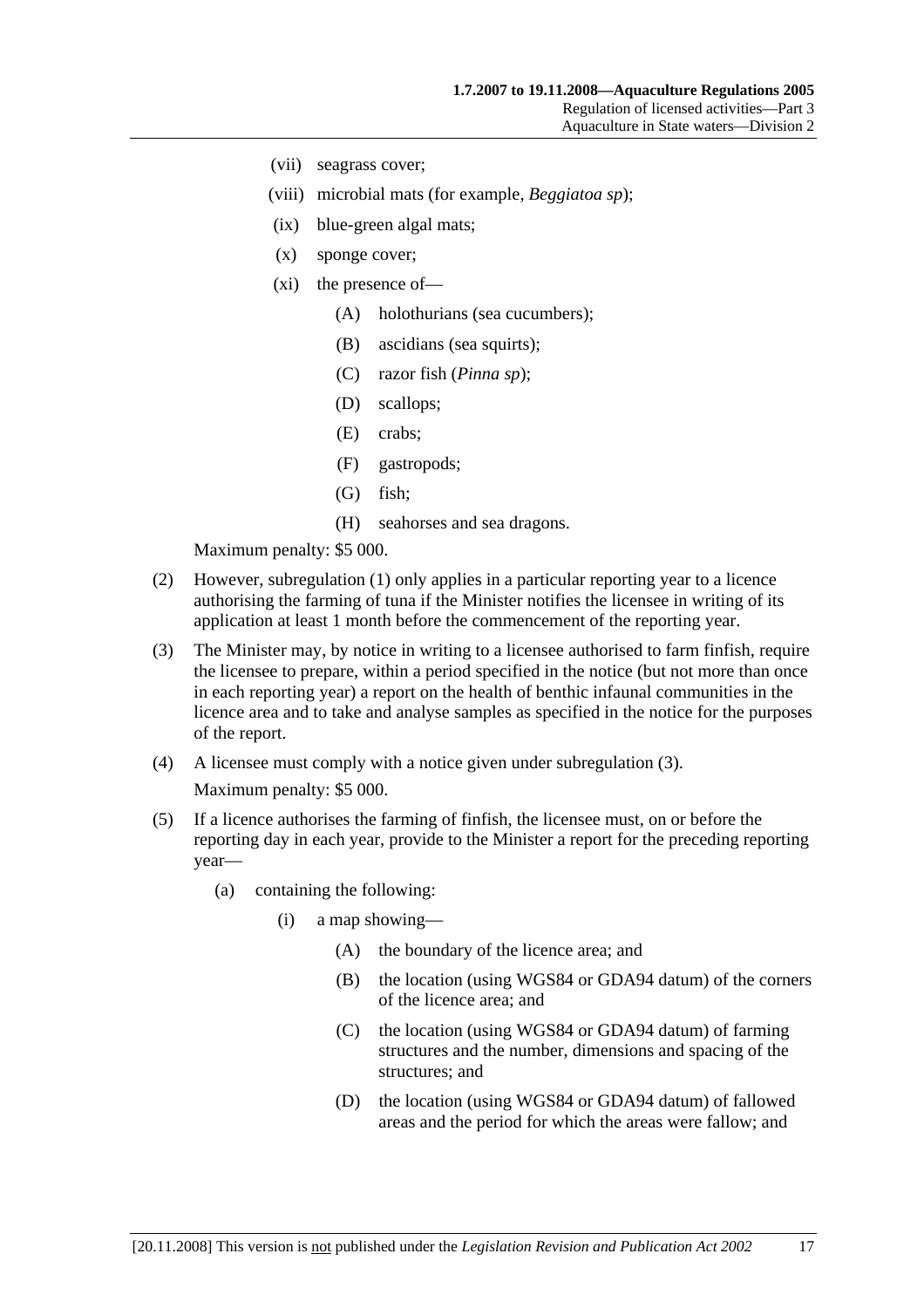- (E) if the licensee is required to make a benthic assessment recording—the location (using WGS84 or GDA94 datum) of each of the underwater paths videotaped for the benthic assessment recording;
- (ii) for each month—
	- (A) an estimate of the number and biomass of finfish in the licence area; and
	- (B) the amount and type of supplemental feed used in the licence area; and
	- (C) the amount and type of chemicals (including but not limited to therapeutic or prophylactic substances, antifoulants and disinfectants) used in the licence area;
- (iii) such of the following details as are known about interaction that has occurred between large marine vertebrates and farming structures or equipment, personnel or aquaculture stock:
	- (A) the date of the interaction;
	- (B) the species of marine vertebrate involved;
	- (C) the location of the interaction;
	- (D) a description of the nature of the interaction;
- (iv) if the author of the report is not the licensee—the author's name and address; and
- (b) if the licensee is required to make a benthic assessment recording accompanied by a copy of the benthic assessment recording made for the reporting year (in a format approved by the Minister) and the records made in conjunction with the recording; and
- (c) if the licensee is required to prepare a report on the health of the benthic infaunal communities—accompanied by a copy of the report.

Expiation fee: \$315.

#### **25—Environmental monitoring and reporting—navigable vessels**

- (1) If a licence authorises the carrying on of aquaculture on a navigable vessel as it operates within an area of State waters, the licensee must carry out water testing as follows:
	- (a) water samples must be collected at least 6 times per reporting year (at intervals not closer than 2 months) at approximately the same times and dates in each year;
	- (b) samples of water to be used for aquaculture on the vessel must be collected as follows:
		- (i) the samples must be representative samples of water to be used on the vessel;
		- (ii) 2 samples must be collected;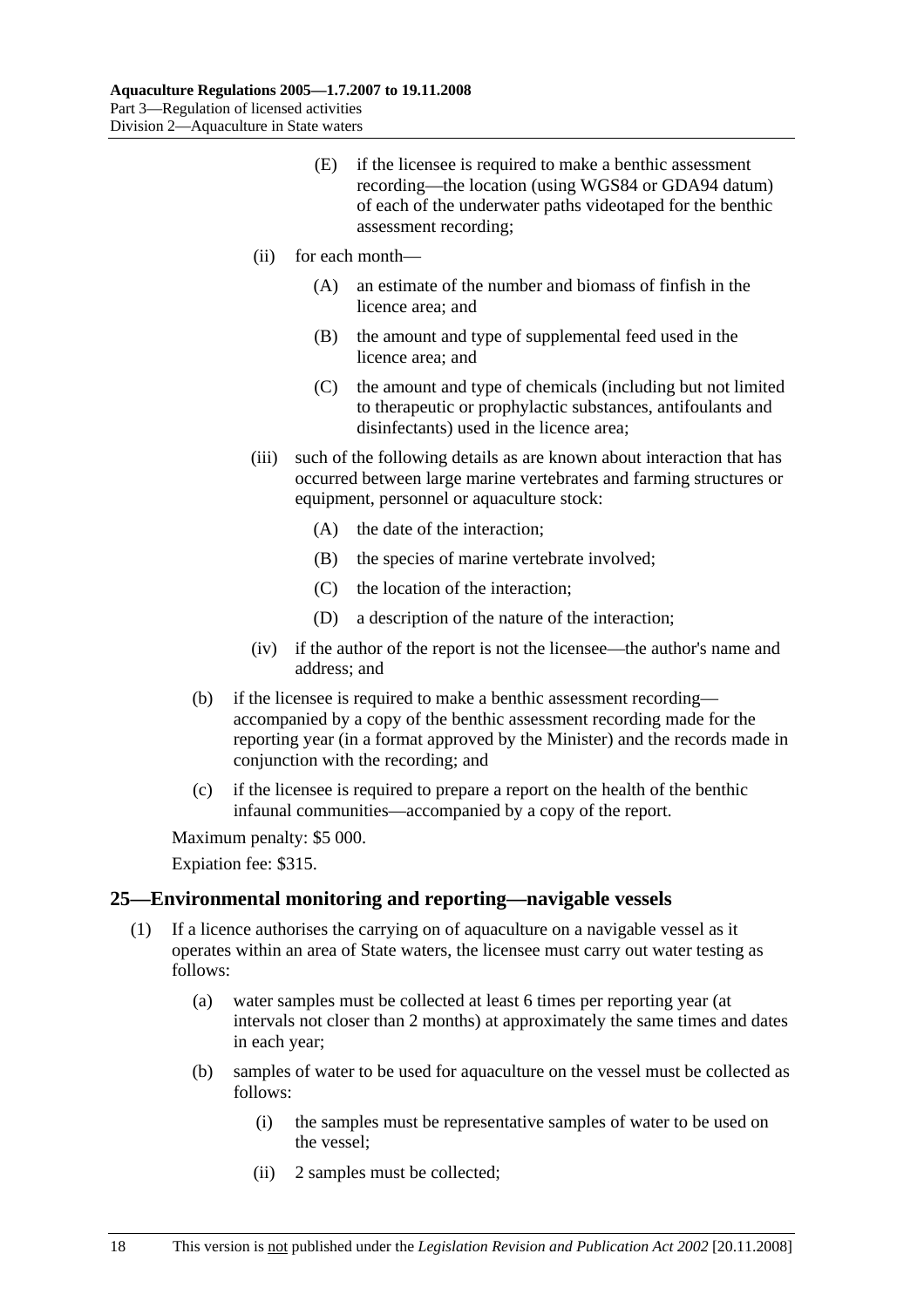- (c) samples of waste water discharged from the vessel must be collected as follows:
	- (i) the samples must be representative samples of water discharged from the vessel (after the water has been treated ready for discharge);
	- (ii) the samples must be of waste water resulting from the use of the water sampled under paragraph (b);
	- (iii) if there is only 1 point at which waste water is discharged from the vessel—at least 2 samples must be collected directly from the discharge point;
	- (iv) if there is more than 1 discharge point—a sample must be collected directly from at least 2 of the discharge points;
- (d) the samples must be tested for oxidised nitrogen (as nitrogen  $NO_3^+ NO_2^{\phantom{1}}$ ), ammonia (total as nitrogen  $NH<sub>4</sub>+NH<sub>3</sub>$ ), soluble phosphorous and total suspended solids in an accredited laboratory;
	- (e) the samples must be collected in a manner and using containers that comply with the requirements of the testing laboratory.

- (2) If a licence authorises the carrying on of aquaculture on a navigable vessel as it operates within an area of State waters, the licensee must, on or before the reporting day in each year, provide to the Minister a report for the preceding reporting year—
	- (a) containing the following:
		- (i) the dates on which water samples were collected;
		- (ii) for each month—
			- (A) the amount and type of supplemental feed used in aquaculture on the vessel; and
			- (B) the amount and type of chemicals (including but not limited to therapeutic or prophylactic substances, antifoulants and disinfectants) used in aquaculture on the vessel;
		- (iii) if the author of the report is not the licensee—the author's name and address; and
	- (b) accompanied by a copy of the results of the testing of the water samples provided by the laboratory.

Maximum penalty: \$5 000.

Expiation fee: \$315.

## **Division 3—Aquaculture not in State waters**

## **26—Application of Division**

This Division applies to aquaculture licences authorising aquaculture in an area not comprised of State waters or State waters and adjacent land within the meaning of the *Harbors and Navigation Act 1993*.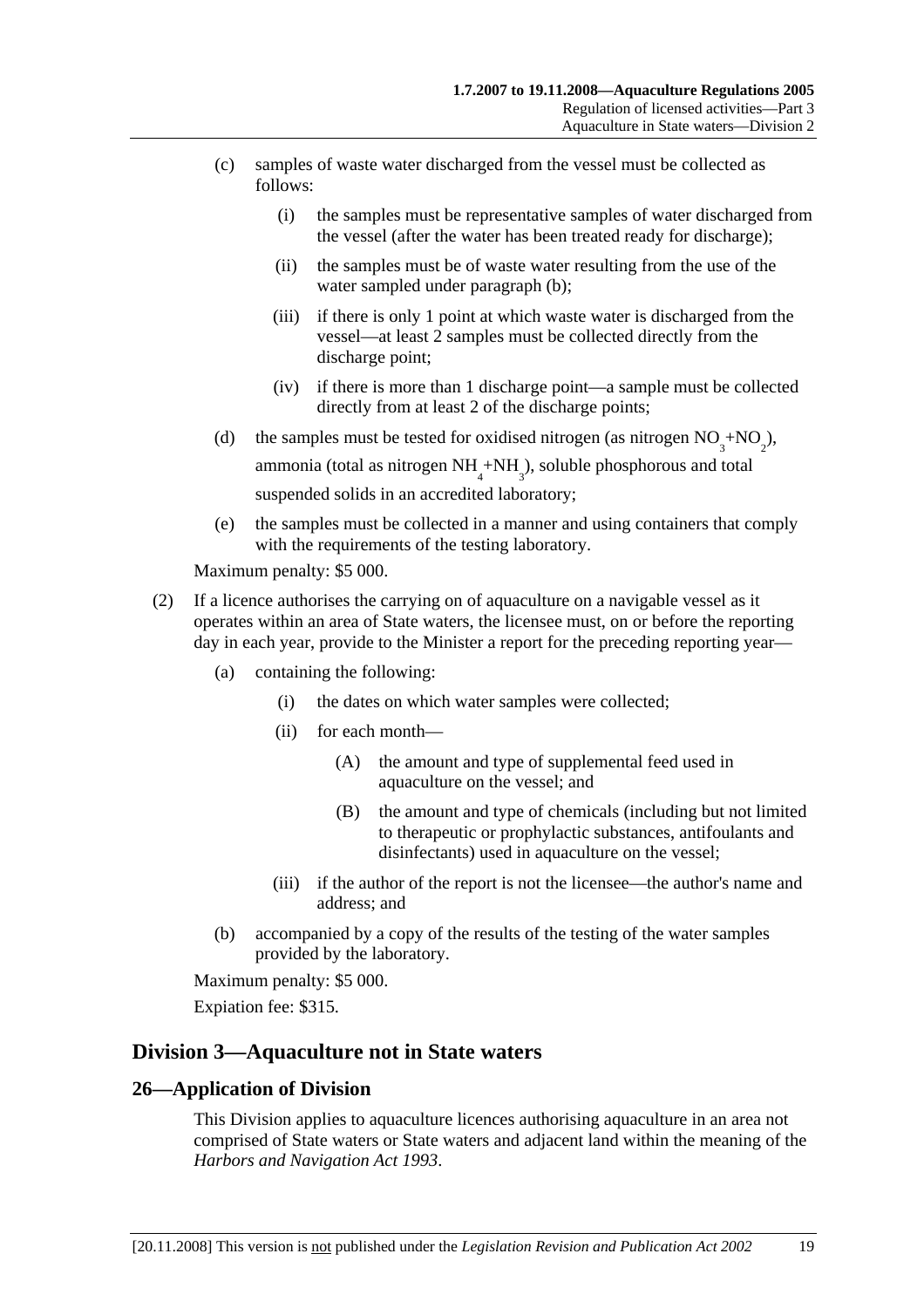## **27—Environmental monitoring and reporting—general**

- (1) If the licence is designated by the Minister (in the licence or by notice in writing to the licensee) as having a medium or high environmental risk profile, the licensee must carry out water testing as follows:
	- (a) in the case of a licence designated as having a medium environmental risk profile—water samples must be collected at least once each reporting year at approximately the same time and date from approximately the same locations;
	- (b) in the case of a licence designated as having a high environmental risk profile—water samples must be collected at least 3 times per reporting year (at intervals not closer than 3 months) at approximately the same times and dates in each year from approximately the same locations;
	- (c) samples of water from the body of water from which water is obtained for aquaculture must be collected as follows:
		- (i) the samples must be representative samples of water used for aquaculture in the licence area;
		- (ii) if there is only 1 point at which waste water is discharged from the licence area—2 samples must be collected either from water located upstream of the aquaculture activity or from water that is at least 500 metres away from the discharge point;
		- (iii) if there is more than 1 discharge point—a sample must be collected from at least 2 different sites (separated from each other by at least 500 metres) either located upstream of the aquaculture activity or from water that is at least 500 metres away from a discharge point;
	- (d) samples of waste water discharged from the licence area must be collected as follows:
		- (i) the samples must be representative samples of water discharged from the licence area (if applicable, after the water has been treated ready for discharge);
		- (ii) if there is only 1 point at which waste water is discharged from the licence area—at least 2 samples must be collected at a location adjacent to or directly from the discharge point;
		- (iii) if there is more than 1 discharge point—a sample must be collected at a location adjacent to or directly from at least 2 of the discharge points;
	- (e) the samples must be tested for oxidised nitrogen (as nitrogen  $NO_3^+ NO_2^{\phantom{1}}$ ), ammonia (total as nitrogen  $NH_4^+NH_3^$ ), soluble phosphorous and, except if there is a settlement pond for discharge waters, total suspended solids in an accredited laboratory;
		- (f) the samples must be collected in a manner and using containers that comply with the requirements of the testing laboratory.

Maximum penalty: \$5 000.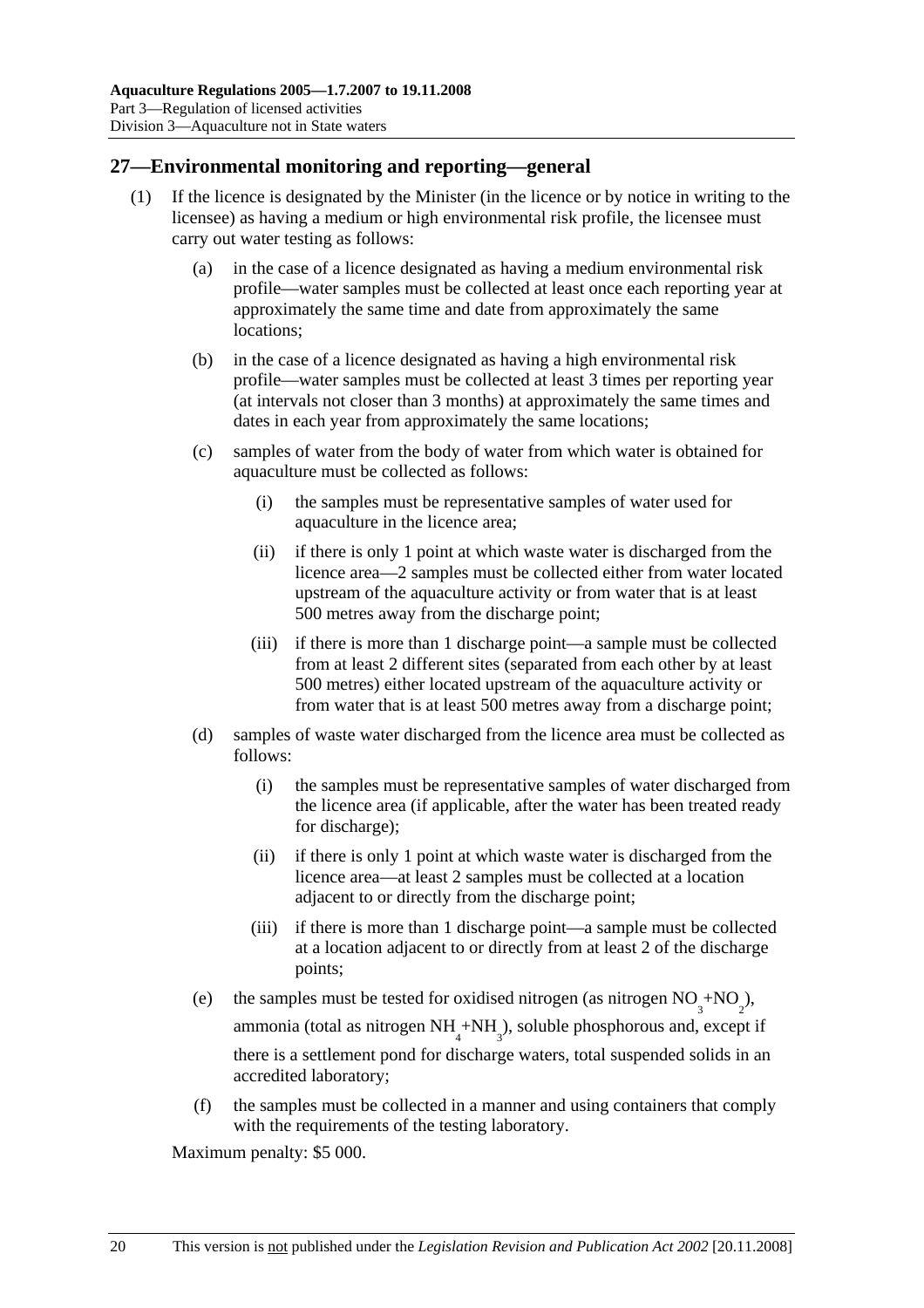- (2) A licensee must, on or before the reporting day in each year, provide to the Minister a report for the preceding reporting year—
	- (a) containing the following:
		- (i) a map showing the location relative to land holding boundaries of the following:
			- (A) farming structures (and also showing the number and dimensions of the structures);
			- (B) intake and discharge pipes used in the course of carrying on aquaculture;
			- (C) sheds or other structures used in the course of carrying on aquaculture;
			- (D) bodies of water in the vicinity that have the potential to be affected by the aquaculture;
			- (E) if the licensee is required to carry out water testing—the places at which water samples were collected;
		- (ii) in respect of water used in the course of aquaculture—
			- (A) a description of where and how the water has been sourced; and
			- (B) a statement of whether the water was fresh, brackish or saline; and
			- (C) for each month—the volume in litres of water used;
		- (iii) in respect of water discharged from farming structures—
			- (A) a description of where and how the water has been discharged (including details of bodies of water to which it has been discharged); and
			- (B) a statement of whether the water has been treated before discharge and, if it has, a statement of how the water has been treated; and
			- (C) for each month—the volume in litres of water discharged;
		- (iv) if the licensee is required to carry out water testing—the dates on which water samples were collected;
		- (v) for each month—
			- (A) the amount and type of supplemental feed used in connection with each farming structure in the licence area; and
			- (B) the amount and type of chemicals (including but not limited to therapeutic or prophylactic substances, antifoulants and disinfectants) used in the licence area;
		- (vi) if the author of the report is not the licensee—the author's name and address; and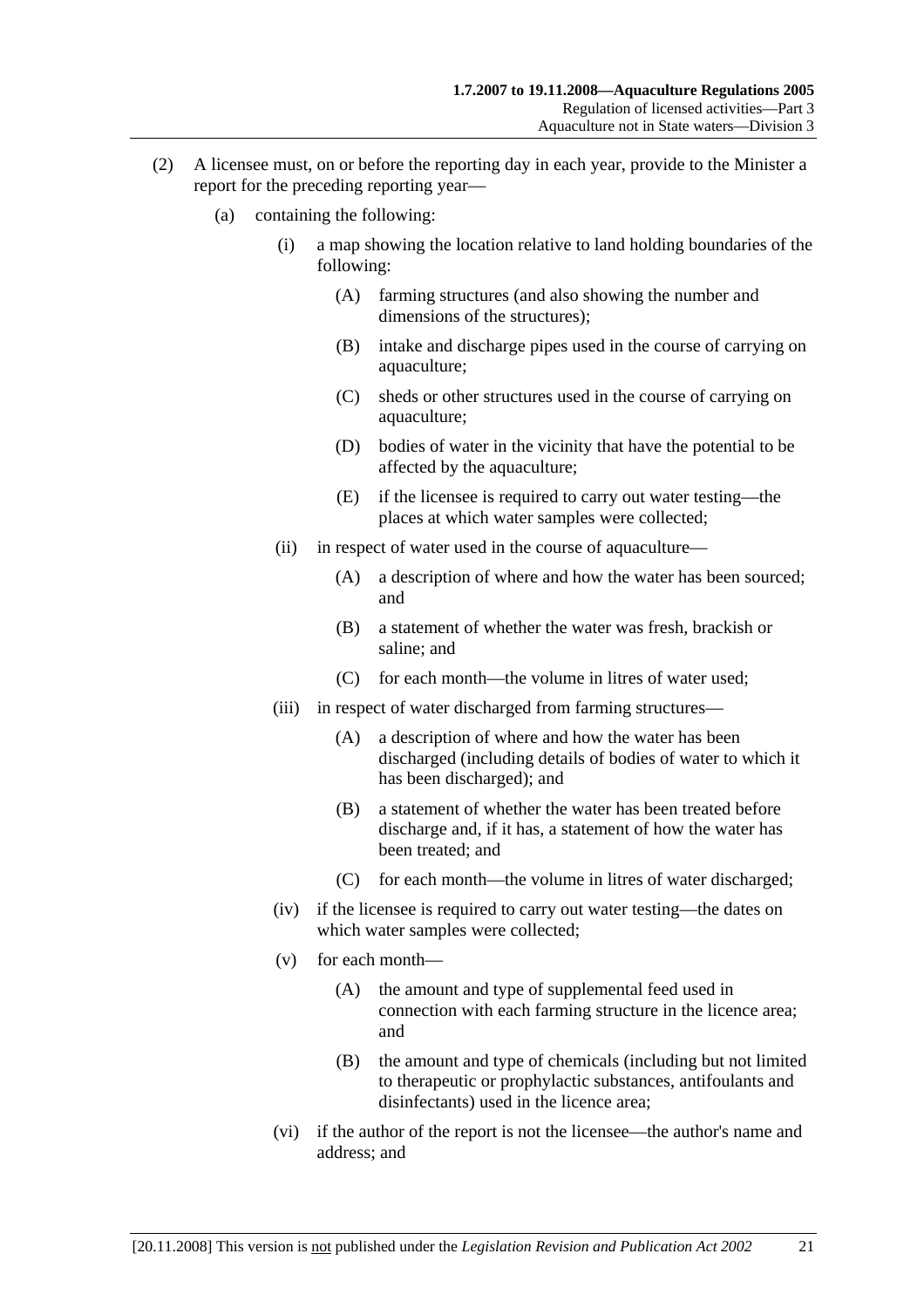(b) if the licensee is required to carry out water testing—accompanied by a copy of the results of the testing of the water samples provided by the laboratory.

Maximum penalty: \$5 000.

Expiation fee: \$315.

## **28—Environmental monitoring and reporting—live organisms reared during transport**

- (1) If a licence authorises the use of a farming structure designed to be transported by road or rail, the licensee must carry out water testing as follows:
	- (a) water samples must be collected at least 3 times per reporting year (at intervals not closer than 3 months) at approximately the same times and dates in each year;
	- (b) samples of waste water discharged from the structure must be collected as follows:
		- (i) the samples must be representative samples of water discharged from the structure;
		- (ii) if there is only 1 point at which waste water is discharged from the structure—at least 2 samples must be collected directly from the discharge point;
		- (iii) if there is more than 1 discharge point—a sample must be collected directly from at least 2 of the discharge points;
	- (c) the samples must be tested for oxidised nitrogen (as nitrogen  $NO_3^+ NO_2^{\phantom{1}}$ ),

ammonia (total as nitrogen  $NH<sub>4</sub>+NH<sub>3</sub>$ ), soluble phosphorous and total suspended solids in an accredited laboratory;

 (d) the samples must be collected in a manner and using containers that comply with the requirements of the testing laboratory.

Maximum penalty: \$5 000.

- (2) If a licence authorises the use of a farming structure designed to be transported by road or rail, the licensee must, on or before the reporting day in each year, provide to the Minister a report for the preceding reporting year—
	- (a) containing the following:
		- (i) the dates on which water samples were collected;
		- (ii) for each month—
			- (A) the amount and type of supplemental feed used in the structure; and
			- (B) the amount and type of chemicals (including but not limited to therapeutic or prophylactic substances, antifoulants and disinfectants) used in the structure;
		- (iii) if the author of the report is not the licensee—the author's name and address; and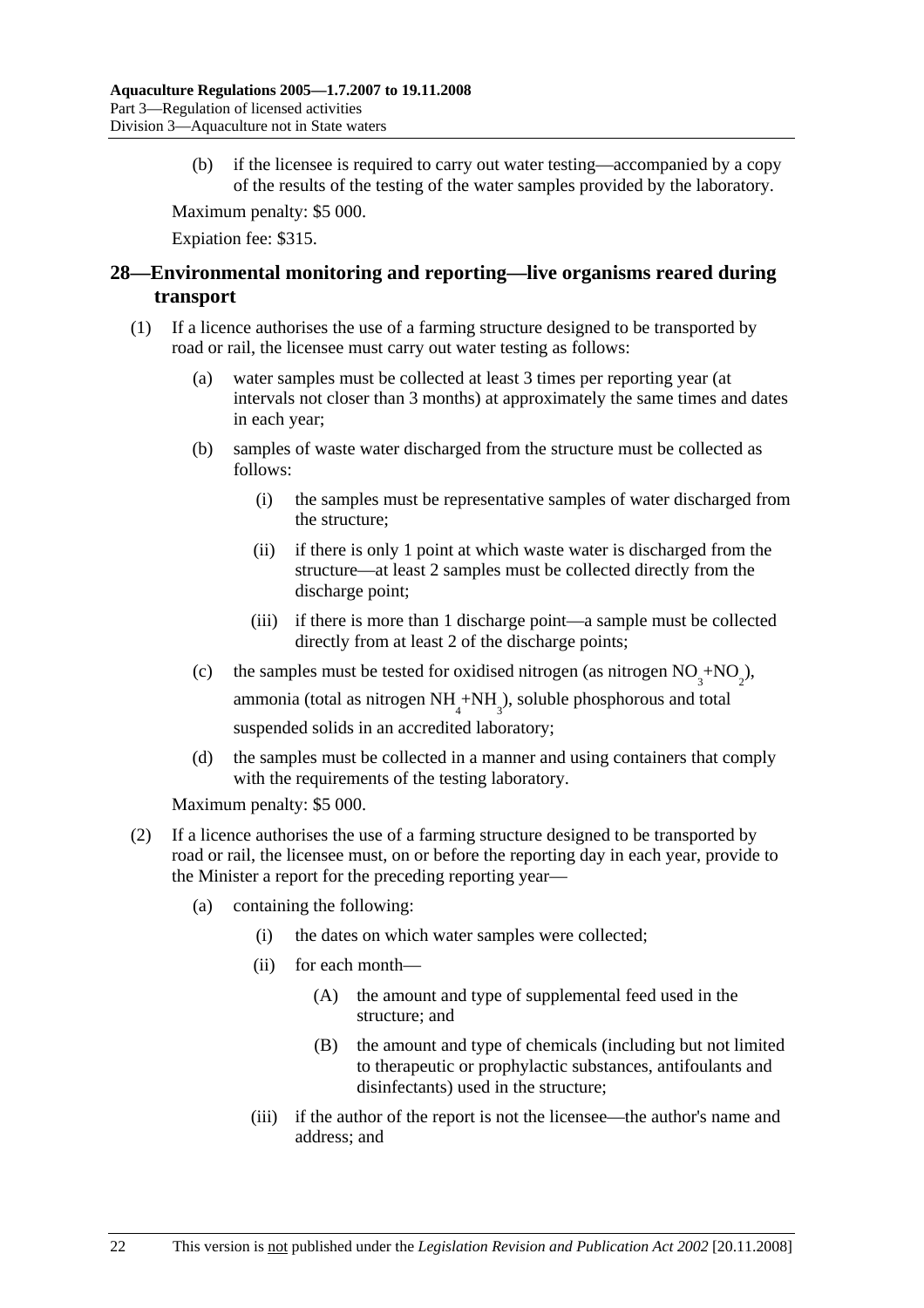(b) accompanied by a copy of the results of the testing of the water samples provided by the laboratory.

Maximum penalty: \$5 000.

Expiation fee: \$315.

# **Part 4—Miscellaneous**

### **28A—Division of lease area**

- (1) The Minister may, on application by the holder of a development lease or production lease for division of the lease area into separate lease areas—
	- (a) substitute the original lease with leases of the same kind over the separate lease areas; and
	- (b) substitute the corresponding licences relating to the original lease with corresponding licences relating to the substituted leases.
- (2) The following rules apply to the substitution of leases and corresponding licences under this regulation:
	- (a) there must be no change in the persons holding a lease or corresponding licence;
	- (b) the substituted leases must be for the balance of the term of the original lease;
	- (c) the lease areas of the substituted leases must together make up the lease area of the original lease;
	- (d) the area in which a licensee is authorised to carry on aquaculture must not be altered;
	- (e) the conditions of a substituted lease or corresponding licence must be the same as the conditions of the original lease or corresponding licence, except for conditions designating a lease area or licence area, conditions relating to marking out the boundaries of a lease area or licence area or conditions relating a licence to a lease.
- (3) An application for division of a lease area into separate lease areas—
	- (a) must be made to the Minister in the manner and form required by the Minister; and
	- (b) must be accompanied by a plan delineating—
		- (i) the lease area of the original lease; and
		- (ii) the licence areas of the corresponding licences relating to the original lease; and
		- (iii) the separate lease areas into which the original lease area is to be divided; and
		- (iv) the licence areas of the corresponding licences that are to relate to the substituted leases over the separate lease areas; and
	- (c) must be accompanied by the fee set out in Schedule 1.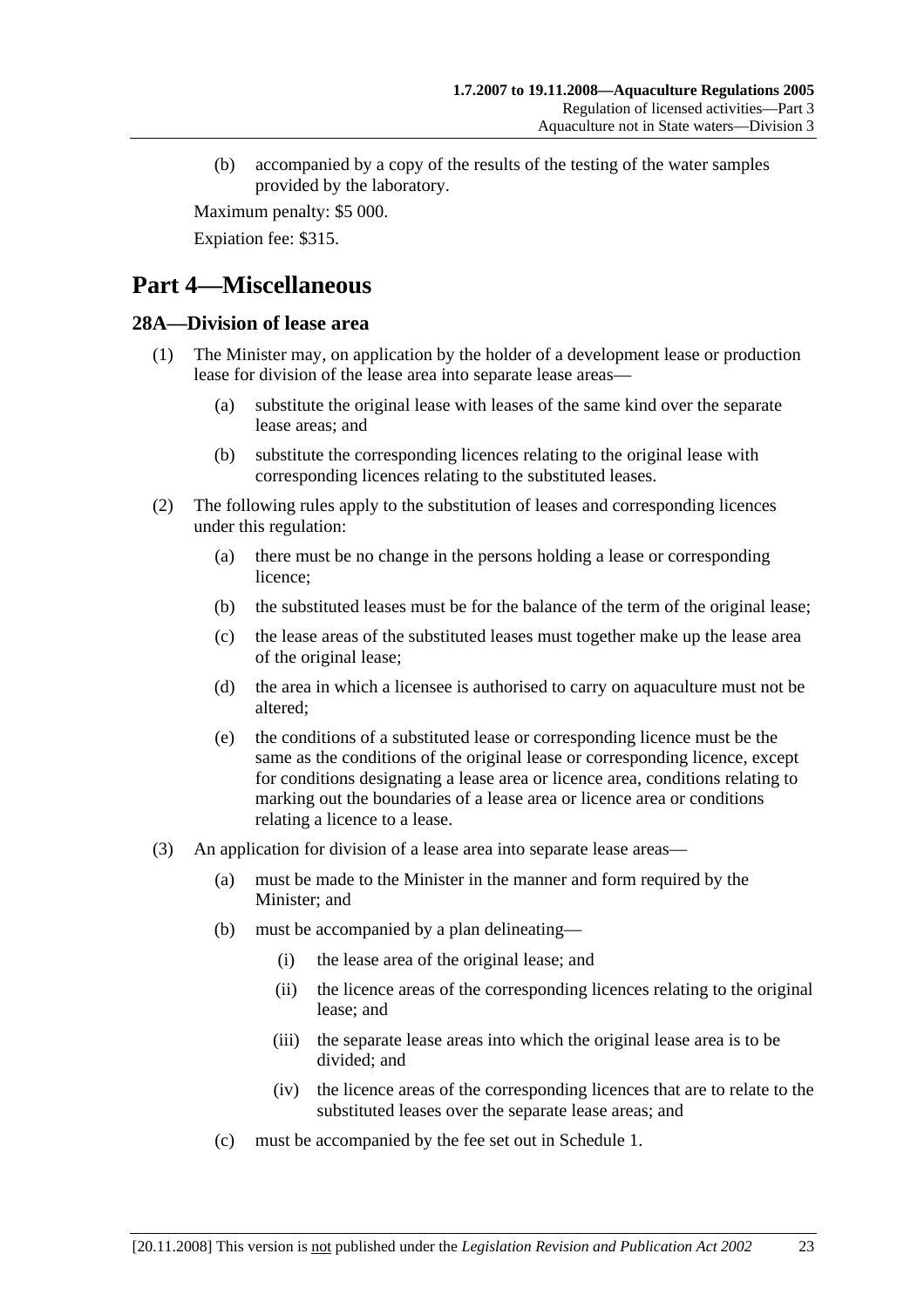- (4) The applicant must provide the Minister with any information required by the Minister in connection with the determination of the application, verified, if the Minister so requires, by statutory declaration.
- (5) While a licensee continues to hold a number of corresponding licences over adjoining licence areas as a result of the substitution of the licences under this regulation, the licences will, for the purposes of these regulations, be treated as a single licence held by the licensee over the aggregate of the adjoining licence areas.

### **28B—Division of licence area**

- (1) The Minister may, on application by the holder of an aquaculture licence for division of the licence area into separate licence areas, substitute the original licence with licences over the separate licence areas.
- (2) The following rules apply to the substitution of licences under this regulation:
	- (a) there must be no change in the persons holding a licence;
	- (b) the substituted licences must be for the balance of the term of the original licence;
	- (c) the licence areas of the substituted licences must together make up the licence area of the original licence;
	- (d) the conditions of a substituted licence must be the same as the conditions of the original licence, except for conditions designating a licence area or conditions relating to marking out the boundaries of a licence area.
- (3) An application for division of a licence area into separate licence areas—
	- (a) must be made to the Minister in the manner and form required by the Minister; and
	- (b) must be accompanied by a plan delineating—
		- (i) the licence area of the original licence; and
		- (ii) the separate licence areas into which the original licence area is to be divided; and
	- (c) must be accompanied by the fee set out in Schedule 1.
- (4) The applicant must provide the Minister with any information required by the Minister in connection with the determination of the application, verified, if the Minister so requires, by statutory declaration.

## **29—Defects in applications**

- (1) The Minister may request an applicant to remedy a defect or deficiency in an application or accompanying document or information required by or under the Act or these regulations.
- (2) If an applicant in relation to whom a request has been made under subregulation (1) fails to comply with the request within 3 months, the Minister may refuse the application.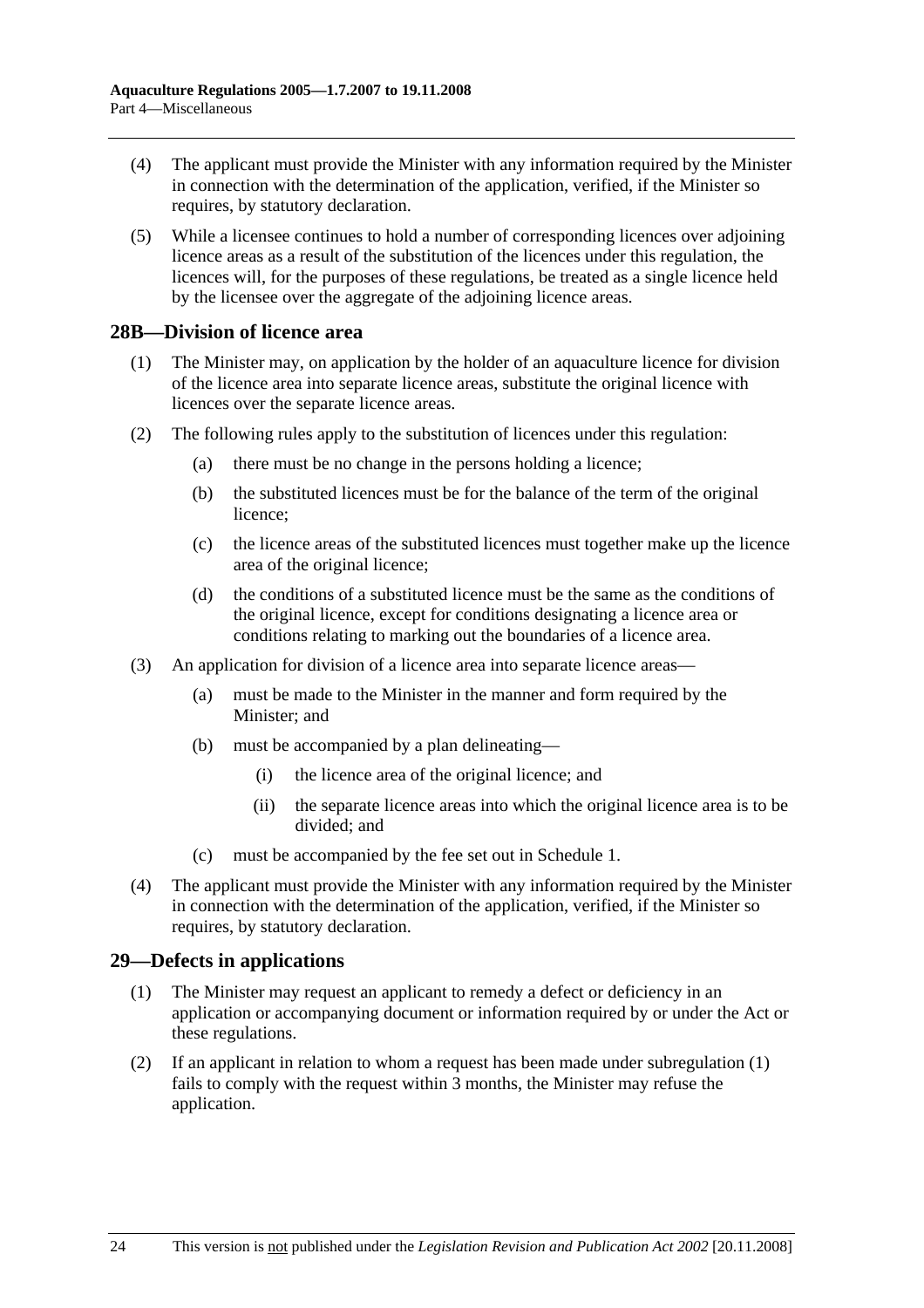#### **30—Powers of fisheries officer**

- (1) A fisheries officer may—
	- (a) require a person who is required to keep records under these regulations or in accordance with licence conditions to produce the records for inspection; and
	- (b) make copies of or take extracts from those records; and
	- (c) take photographs, films or audio, video or other recordings for the purposes of the administration or enforcement of the Act or these regulations.
- (2) Part 3 Division 3 of the *Fisheries Act 1982* is to be read as if—
	- (a) the additional powers conferred on fisheries officers by this regulation were conferred by section 28 of that Act; and
	- (b) section 28(2b)(a) read as follows:
		- (a) the premises are used by a licensee for activities authorised by the licence; or

### **31—Exemptions**

- (1) Subsections (2) to (6) (inclusive) of section 12 of the Act do not apply to an aquaculture policy providing for standard conditions of lease in the form set out in Schedule 2.
- (2) Section 17 of the Act does not apply to aquaculture carried on through the South Australian Research and Development Institute.
- (3) Section 19 of the Act does not apply to an aquaculture licence authorising the carrying on of aquaculture on a navigable vessel as it operates within an area of State waters.
- (4) The following exemptions apply in relation to an application by a transitional lessee for the grant of a development lease over the transitional lease area, and an application by a transitional licensee for the grant of a corresponding licence relating to such a development lease:
	- (a) section 32 of the Act does not apply—the development lease may be granted to the transitional lessee in respect of an area whether or not it comprises or includes State waters within an aquaculture zone;
	- (b) section 33 of the Act does not apply—the development lease may be granted to the transitional lessee without an allocation process being undertaken;
	- (c) section  $50(1)(b)$  of the Act does not apply—the Minister may decide that a corresponding licence will be granted containing specified conditions in connection with the application by the transitional lessee for the development lease without causing public notice of the application to be published.
- (5) For the purposes of this regulation—
	- (a) a *transitional lease* is a production lease purportedly granted under clause 3 of the Schedule of the Act to a person who was, immediately before the commencement of that clause, an applicant for a licence authorising aquaculture operations; and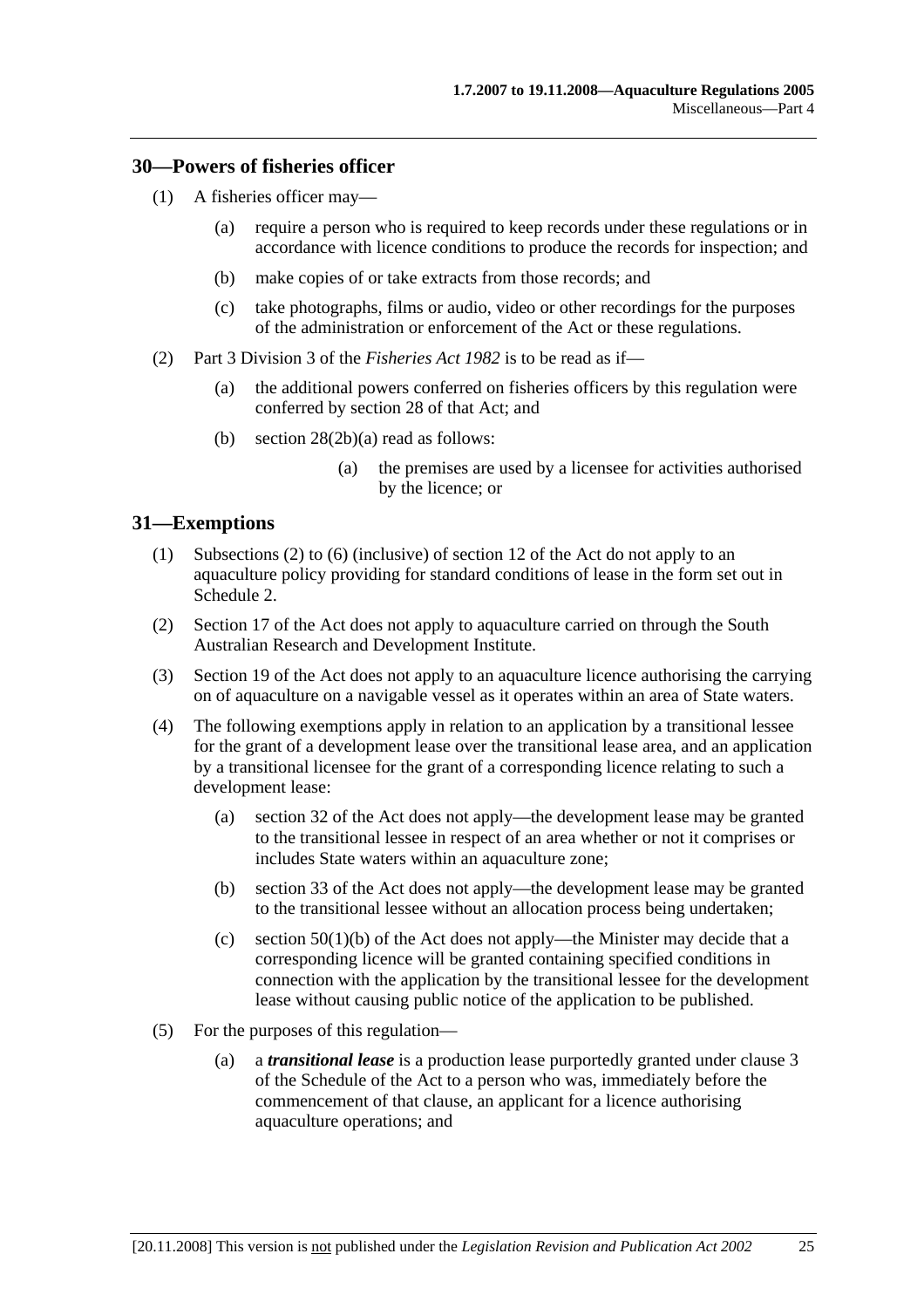- (b) a *transitional lessee* is a person who, immediately before the commencement of this subregulation, held a transitional lease or a lease derived from a transitional lease (whether or not through a purported transfer of the lease and whether or not there has been any purported alteration of the boundaries of the lease area); and
- (c) a lease will be taken to be *derived* from a transitional lease if the lease is one of a number of leases purportedly substituted for the transitional lease; and
- (d) a *transitional licensee* is a person who, immediately before the commencement of this subregulation, held a corresponding licence purportedly granted in relation to a transitional lease or a lease derived from a transitional lease.

### **32—Fees**

- (1) The fees set out in Schedule 1 are prescribed for the purposes of the Act and these regulations.
- (2) Subject to subregulation (3), a licensee authorised under an aquaculture licence to carry on aquaculture in a lease area must, before the payment date fixed by the Minister for the financial year by written notice given to the licensee, pay to the Minister, in respect of each financial year, a fee of the amount set out in Schedule 1 Part 2.
- (3) If 2 or more aquaculture licences are held in respect of the same lease area—
	- (a) the licensee is only liable for 1 fee under subregulation (2); and
	- (b) the fee payable is the higher or highest of the fees that would be payable under subregulation (2) but for this subregulation.
- (4) A licensee authorised under an aquaculture licence to carry on aquaculture in an area other than a lease area must, before the payment date fixed by the Minister for the financial year by written notice given to the licensee, pay to the Minister, in respect of each financial year, a fee of the amount set out in Schedule 1 Part 3.
- (5) A person who applies for an aquaculture licence must, before the licence is granted, pay to the Minister a fee of an amount calculated by multiplying—
	- (a) the periodic fee that would have been payable by the person had the person held the licence at the last date for payment of periodic fees; and
	- (b) the proportion that the number of whole months between the grant of the licence and the next 30 June bears to 12 months.
- (6) The Minister may enter into an arrangement with a person for payment of a periodic fee by instalments.
- (7) The Minister may waive or refund a fee (or part of a fee) payable under the Act or these regulations if satisfied that it is appropriate to do so in a particular case.
- (8) A fee payable to the Minister under the Act or these regulations may be recovered by the Minister by action in a court of competent jurisdiction as a debt due to the Minister.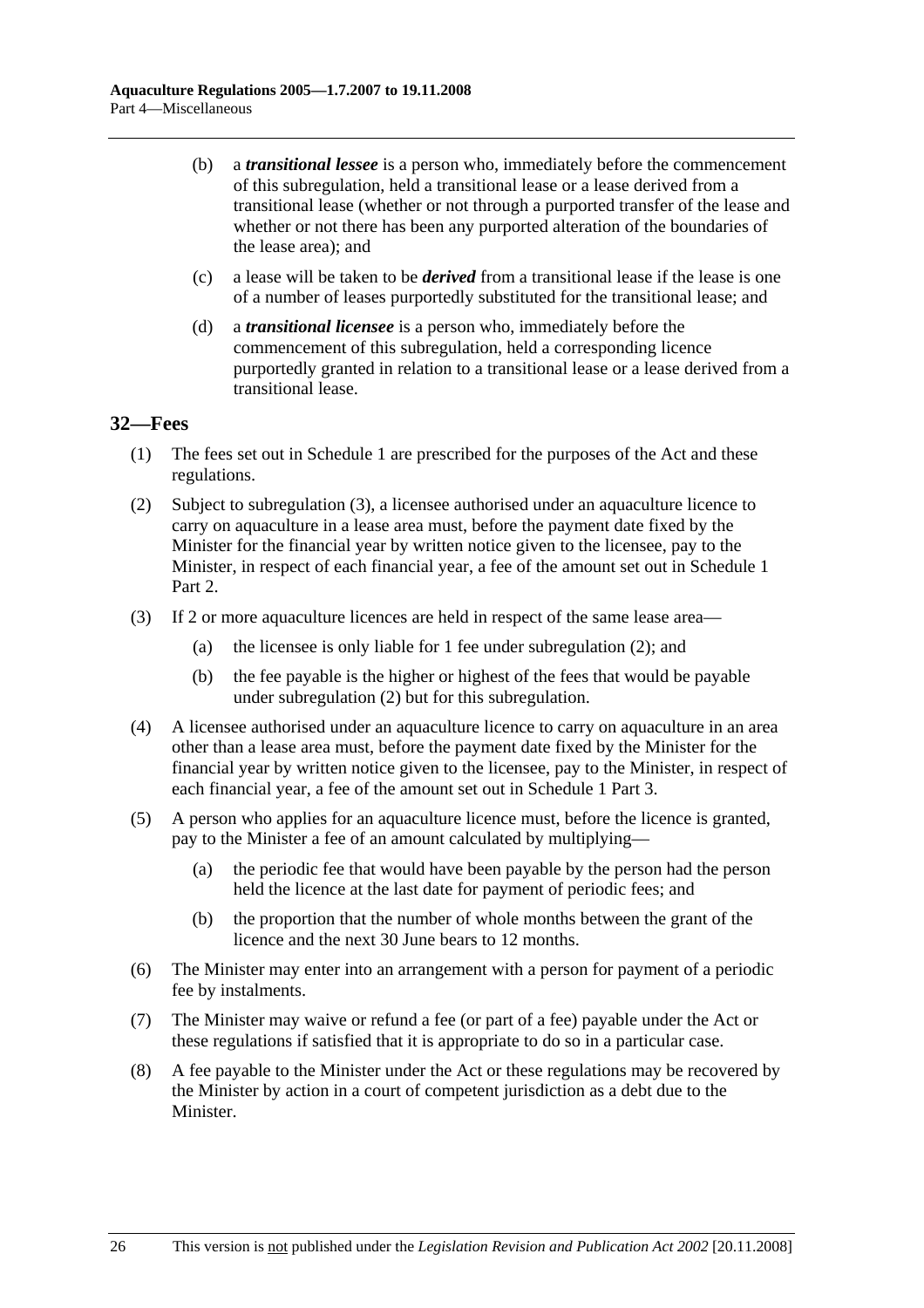# **Schedule 1—Fees**

#### **Part 1—Application fees**

| 1            |                            | On application for consent to transfer a development lease (section 36)                                                                                               |                                    | \$805.00   |  |
|--------------|----------------------------|-----------------------------------------------------------------------------------------------------------------------------------------------------------------------|------------------------------------|------------|--|
| 2            |                            | \$2 612.00<br>On application for an aquaculture licence authorising aquaculture in a lease area<br>(section 49)                                                       |                                    |            |  |
| 3            |                            | On application for an aquaculture licence authorising aquaculture in an area other<br>than a lease area (section 49)-                                                 |                                    |            |  |
|              | (a)                        | for a licence classified by the Minister (by virtue of the low level of<br>intensity of farming to be carried on under the licence) as a class<br>A licence           |                                    | \$741.00   |  |
|              | (b)                        | for a licence classified by the Minister (by virtue of the medium level of<br>intensity of farming to be carried on under the licence) as a class<br><b>B</b> licence |                                    | \$1 185.00 |  |
|              | (c)                        | for a licence classified by the Minister (by virtue of the high level of<br>intensity of farming to be carried on under the licence) as a class<br>C licence          |                                    | \$2 250.00 |  |
| 4            |                            | On application to vary the conditions of an aquaculture licence authorising<br>aquaculture in a lease area (section 52)—                                              |                                    |            |  |
|              | (a)                        | in the case of a variation that relates only to the farming system<br>authorised to be used under the licence                                                         |                                    | \$1 341.00 |  |
|              | (b)                        | in the case of a variation that relates only to the species of aquatic<br>organisms authorised to be farmed under the licence                                         |                                    | \$1 644.00 |  |
|              | (c)                        | in the case of a variation that relates to both the farming system<br>authorised to be used, and the species authorised to be farmed, under<br>the licence            |                                    | \$2 185.00 |  |
|              | (d)                        | in any other case                                                                                                                                                     |                                    | \$368.00   |  |
| 5            |                            | On application to vary the conditions of an aquaculture licence authorising<br>aquaculture in an area other than a lease area (section 52)                            |                                    | \$244.00   |  |
| 6            |                            | On application for renewal of an aquaculture licence (section 53)                                                                                                     |                                    | no fee     |  |
| 7            |                            | On application for consent to transfer an aquaculture licence (section 55)—                                                                                           |                                    |            |  |
|              | (a)                        | in the case of a corresponding licence                                                                                                                                |                                    | \$931.00   |  |
|              | (b)                        | in any other case                                                                                                                                                     |                                    | \$244.00   |  |
| 8            |                            | On application for the division of a lease area into separate lease areas<br>(regulation 28A)                                                                         |                                    | \$805.00   |  |
| 9            |                            | On application for the division of a licence area into separate licence areas<br>(regulation 28B)                                                                     |                                    | \$805.00   |  |
|              | aquaculture in lease areas | Part 2—Periodic fees in respect of licences authorising                                                                                                               |                                    |            |  |
| $\mathbf{1}$ |                            | For an aquaculture licence to farm tuna                                                                                                                               | the amount obtained by multiplying |            |  |

\$70.50 by the number of hectares in

the licence area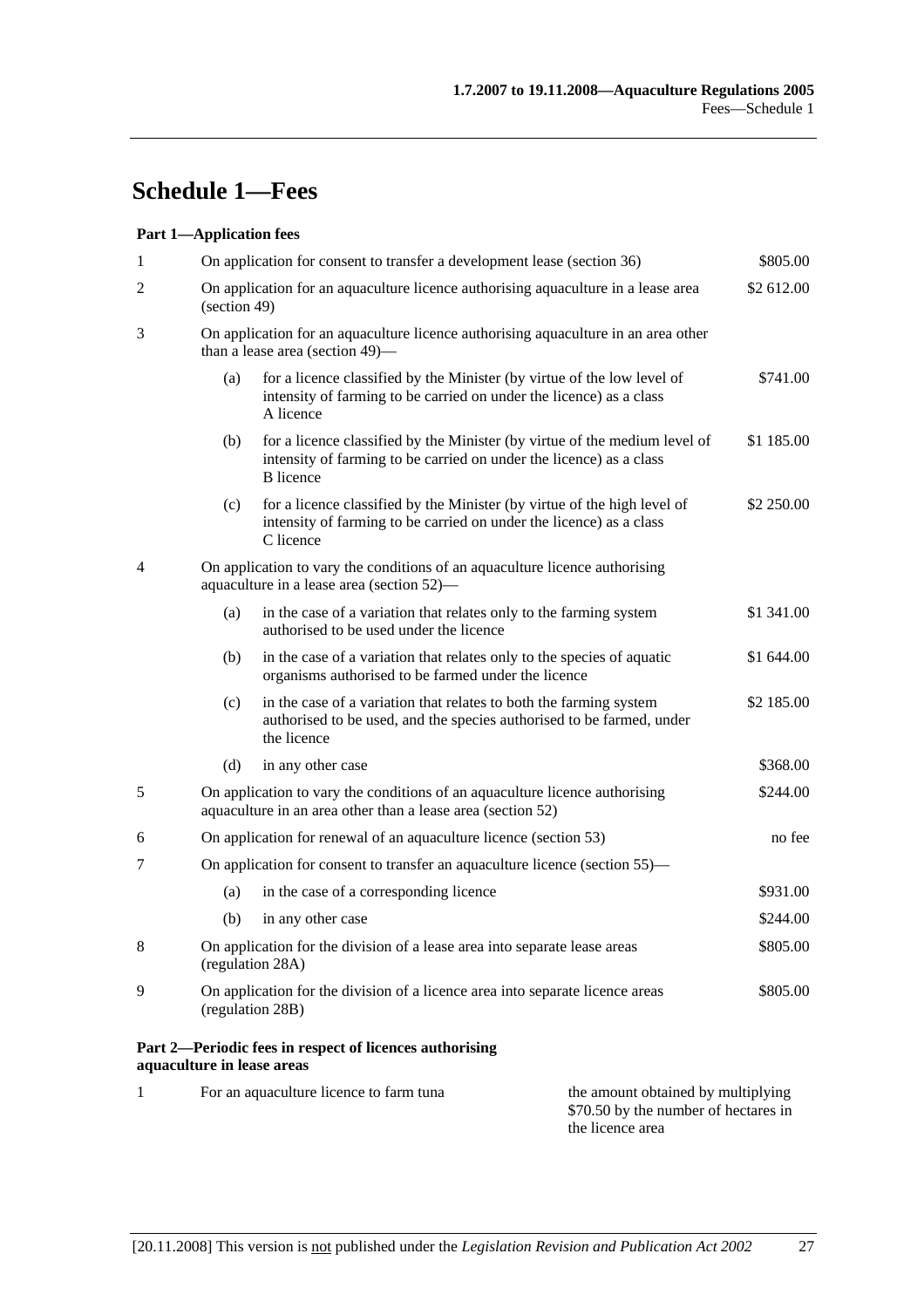| $\mathfrak{D}$ | For an aquaculture licence to farm finfish other than tuna                               | the amount obtained by multiplying<br>\$178.00 by the number of hectares in<br>the licence area |
|----------------|------------------------------------------------------------------------------------------|-------------------------------------------------------------------------------------------------|
| $\mathcal{F}$  | For an aquaculture licence to farm abalone in a subtidal<br>area                         | the amount obtained by multiplying<br>\$163.00 by the number of hectares in<br>the licence area |
| $\overline{4}$ | For an aquaculture licence to farm molluscs other than<br>abalone in a subtidal area     | the amount obtained by multiplying<br>\$126.00 by the number of hectares in<br>the licence area |
| 5              | For an aquaculture licence to farm molluscs (including<br>abalone) in an intertidal area | the amount obtained by multiplying<br>\$119.00 by the number of hectares in<br>the licence area |
| 6              | For an aquaculture licence to farm algae                                                 | the amount obtained by multiplying<br>\$43.25 by the number of hectares in<br>the licence area  |
| 7              | For an aquaculture licence authorising the storage of sea<br>cages                       | the amount obtained by multiplying<br>\$43.25 by the number of hectares in<br>the licence area  |

### **Part 3—Periodic fees in respect of licences authorising aquaculture in non-lease areas**

| 1 |                                                                                                                                                                         | For an aquaculture licence classified by the Minister (by virtue of the low<br>intensity of farming to be carried on under the licence) as a class A licence                                                               |            |
|---|-------------------------------------------------------------------------------------------------------------------------------------------------------------------------|----------------------------------------------------------------------------------------------------------------------------------------------------------------------------------------------------------------------------|------------|
| 2 |                                                                                                                                                                         | For an aquaculture licence classified by the Minister (by virtue of the medium<br>intensity of farming to be carried on under the licence) as a class B licence—                                                           |            |
|   | (a)                                                                                                                                                                     | in the case of a licence authorising the carrying on of aquaculture on a<br>navigable vessel as it operates within an area of State waters or the use<br>of a farming structure designed to be transported by road or rail | \$1449.00  |
|   | (b)                                                                                                                                                                     | in any other case                                                                                                                                                                                                          | \$178.00   |
| 3 | For an aquaculture licence classified by the Minister (by virtue of the high level<br>of intensity of farming to be carried on under the licence) as a class C licence— |                                                                                                                                                                                                                            |            |
|   | (a)                                                                                                                                                                     | in the case of a licence authorising the carrying on of aquaculture on a<br>navigable vessel as it operates within an area of State waters or the use<br>of a farming structure designed to be transported by road or rail | \$3 336.00 |
|   | (b)                                                                                                                                                                     | in any other case                                                                                                                                                                                                          | \$1 758.00 |

# **Schedule 2—Aquaculture policy**

## **Aquaculture (Standard Lease Conditions) Policy 2005**

#### **under the** *Aquaculture Act 2001*

#### **1—Short title**

This policy may be cited as the *Aquaculture (Standard Lease Conditions) Policy 2005*.

## **2—Standard conditions of aquaculture lease**

The provisions of this policy constitute conditions of an aquaculture lease.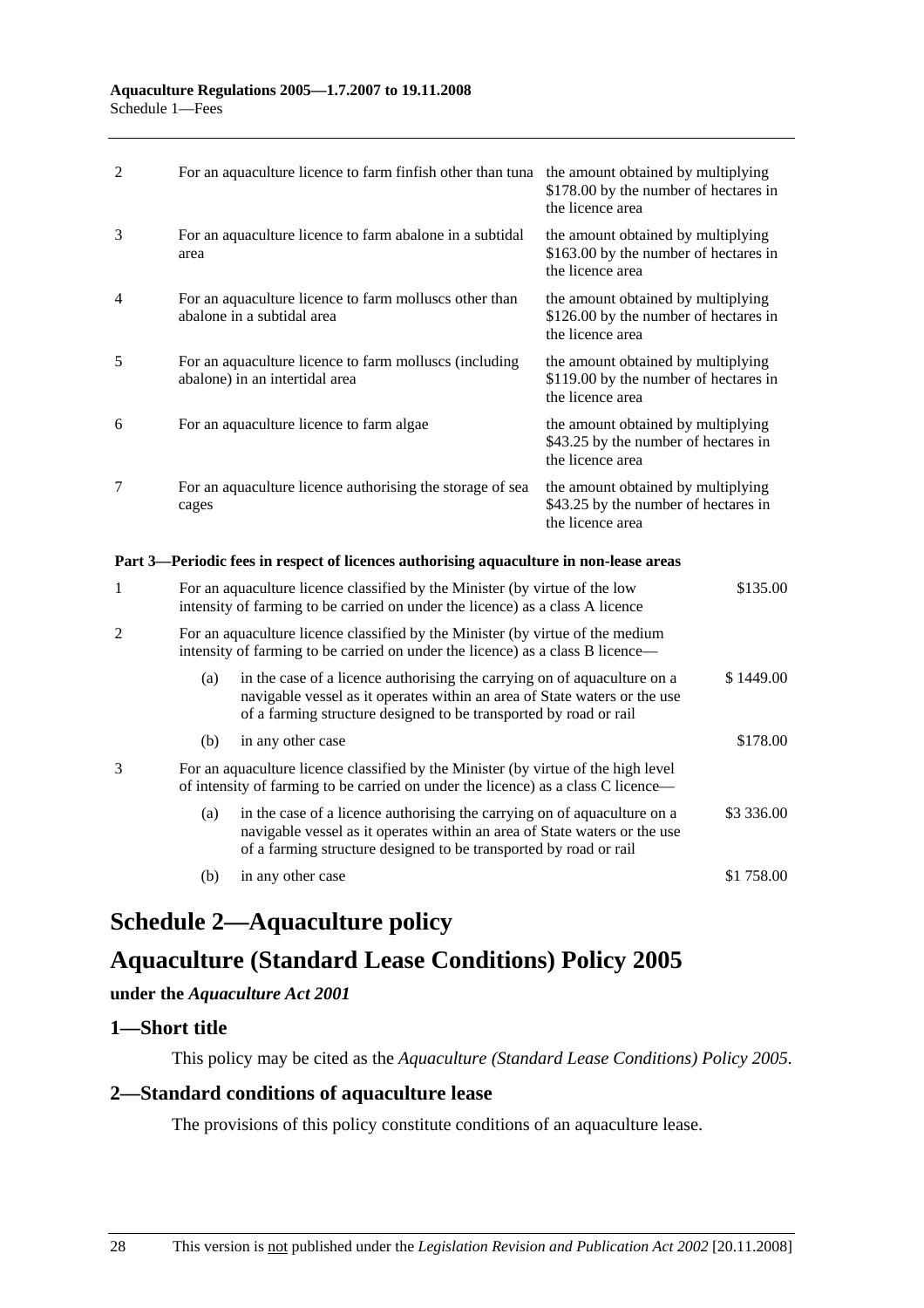#### **3—Variation of lease or lease conditions**

- (1) Subject to this clause, an aquaculture lease or its conditions may be varied, at the request or with the consent of the lessee, by the Minister by written notice to the lessee.
- (2) The variation must not extend the area of the lease or the class of aquaculture that may be carried on in the area (see section 25(2)(c) of the *Aquaculture Act 2001*).
- (3) If the variation consists of or involves the substitution of the area leased:
	- (a) the variation may not be made if the lease is registered under the *Real Property Act 1886*; and
	- (b) if the original area leased was within an aquaculture zone or prospective aquaculture zone, the new area leased must not be within a different aquaculture zone or prospective aquaculture zone; and
	- (c) the variation may not be made unless the holder of each corresponding licence has requested or consented to a variation of the conditions of the licence by substitution of the licence area and the EPA has approved the variation (to take effect on the variation of the lease).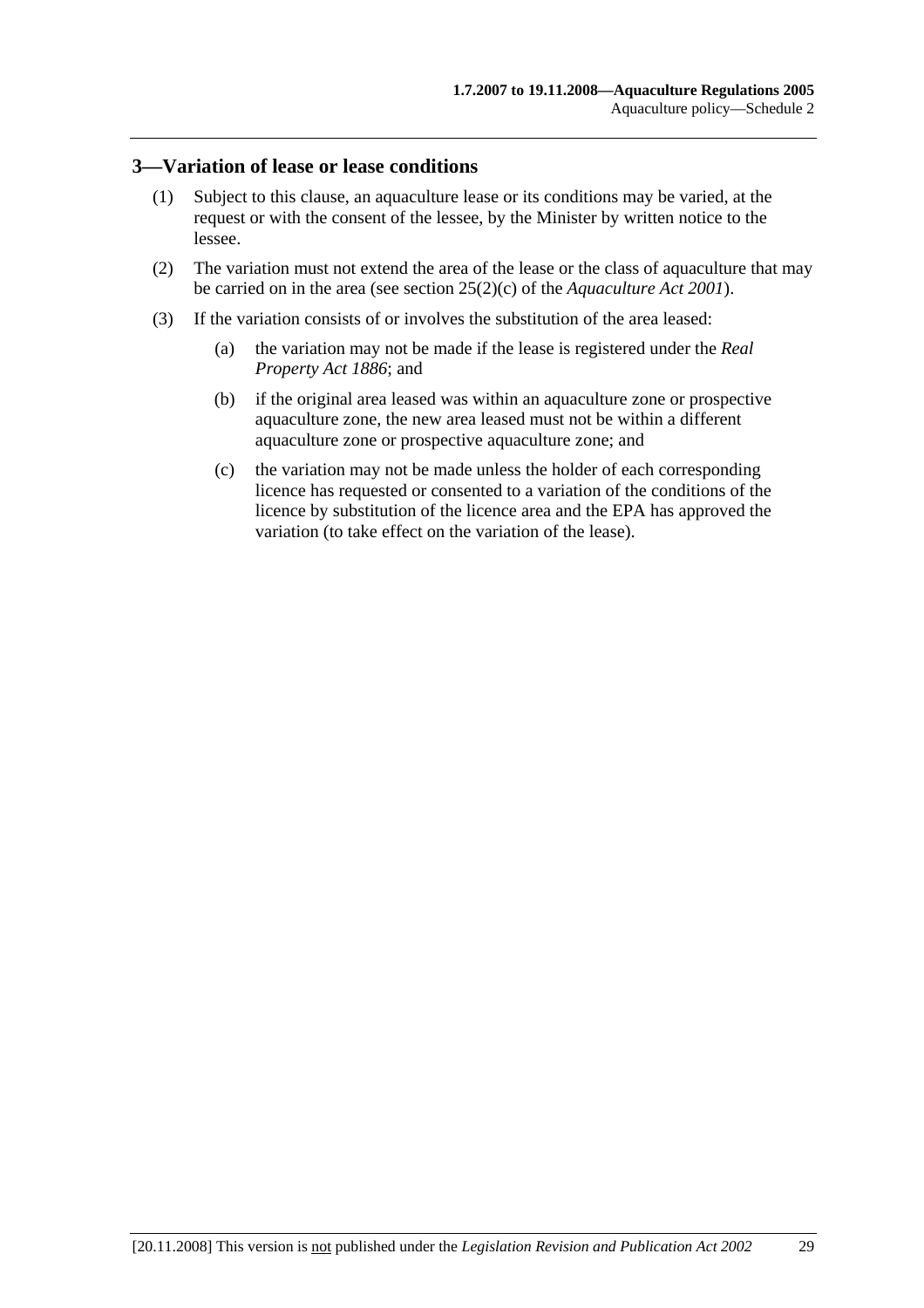# **Legislative history**

## **Notes**

- Please note—References in the legislation to other legislation or instruments or to titles of bodies or offices are not automatically updated as part of the program for the revision and publication of legislation and therefore may be obsolete.
- Earlier versions of these regulations (historical versions) are listed at the end of the legislative history.
- For further information relating to the Act and subordinate legislation made under the Act see the Index of South Australian Statutes or www.legislation.sa.gov.au.

## **Legislation revoked by principal regulations**

The *Aquaculture Regulations 2005* revoked the following:

*Aquaculture Regulations 2002*

## **Legislation varied by principal regulations**

The *Aquaculture Regulations 2005* varied the following:

*Fisheries (Exotic Fish, Fish Farming and Fish Diseases) Regulations 2000 Fisheries (Fish Processors) Regulations 1991 Fisheries (General) Regulations 2000*

## **Principal regulations and variations**

New entries appear in bold.

| Year No | Reference                               | Commencement      |
|---------|-----------------------------------------|-------------------|
|         | 2005 205 <i>Gazette</i> 22.9.2005 p3413 | $1.10.2005$ : r 2 |
| 2006 11 | Gazette 19.1.2006 p300                  | 19.1.2006: r 2    |
|         | 2006 140 <i>Gazette 15.6.2006 p1876</i> | $1.7.2006$ : r 2  |
|         | 2007 123 Gazette 7.6.2007 p2473         | $1.7.2007:$ r 2   |

## **Provisions varied**

New entries appear in bold.

Entries that relate to provisions that have been deleted appear in italics.

| Provision      | How varied                                                            | Commencement |
|----------------|-----------------------------------------------------------------------|--------------|
| Pt1            |                                                                       |              |
| r <sub>2</sub> | omitted under Legislation Revision and<br><b>Publication Act 2002</b> | 19.1.2006    |
| r $3A$         | inserted by $11/2006$ r 4                                             | 19.1.2006    |
| Pt 4           |                                                                       |              |
| r 28A and 28B  | inserted by $11/2006$ r 5                                             | 19.1.2006    |